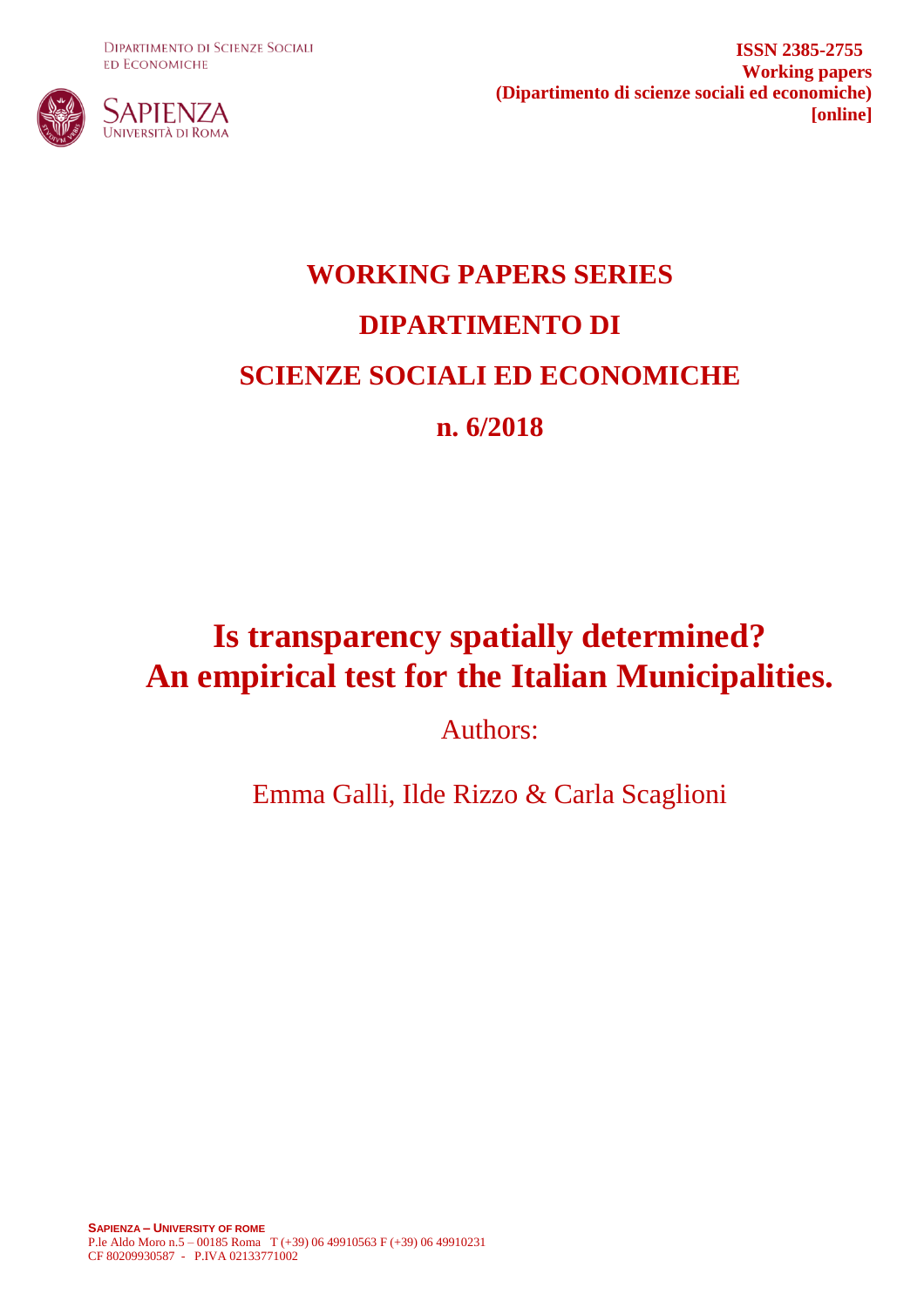#### **Is transparency spatially determined?**

#### **An empirical test for the Italian Municipalities**

#### **Emma Galli <sup>a</sup>**

Sapienza University of Rome, Department of Social and Economic Sciences

#### **IldeRizzo <sup>b</sup>**

University of Catania, Department of Economics and Business

#### **Carla Scaglioni<sup>c</sup>**

University of Reggio Calabria "Mediterranea", DiGiES

#### **Abstract**

In this paper, we aim at assessing whether transparency is spatially determined at local level. To this end we use a new composite indicator (CTI) built by Galli et al. (2017) for a large sample of Italian Municipalities and control for several factors (socio-economic, fiscal and politico-institutional), which according to the literature affect transparency. Our preliminary results suggest that there is a statistically significant transparency clustering across the Italian municipalities, which follows a dichotomic pattern, i.e. either very low or very high. The empirical analysis shows that spatial dependence matters and similarities in transparency behaviour mainly occur among small Municipalities where citizens' political participation is likely to be greater and the single ballot electoral system strengthens the incentives for government accountability.

Keywords: Transparency, local governments, spatial dimension, determinants

JEL Classification: K2, K4, H3, H7

Piazzale Aldo Moro -00100 Roma

a\* (corresponding author) Department of Social and Economic Sciences Sapienza University of Rome,

Telephone number: +39.06.49910627

E-mail: emma.galli@uniroma1.it

<sup>&</sup>lt;sup>b</sup> \*\* (Former President of the National Anticorruption Authority – ANAC, 2012 – April 2014) Department of Economics and Business, University of Catania,

Corso Italia 55-95129 Catania

Telephone number: +39.095.7537721; Fax: +39.095.7537710

E-mail: rizzor@unict.it

 $c$ DiGiES, Mediterranean University of Reggio Calabria, Via dei Bianchi 2-89127 Reggio Calabria Telephone number: +39.0965.1695510; Fax: +39.0965.1695343

E-mail: [carla.scaglioni@unirc.it](mailto:carla.scaglioni@unirc.it)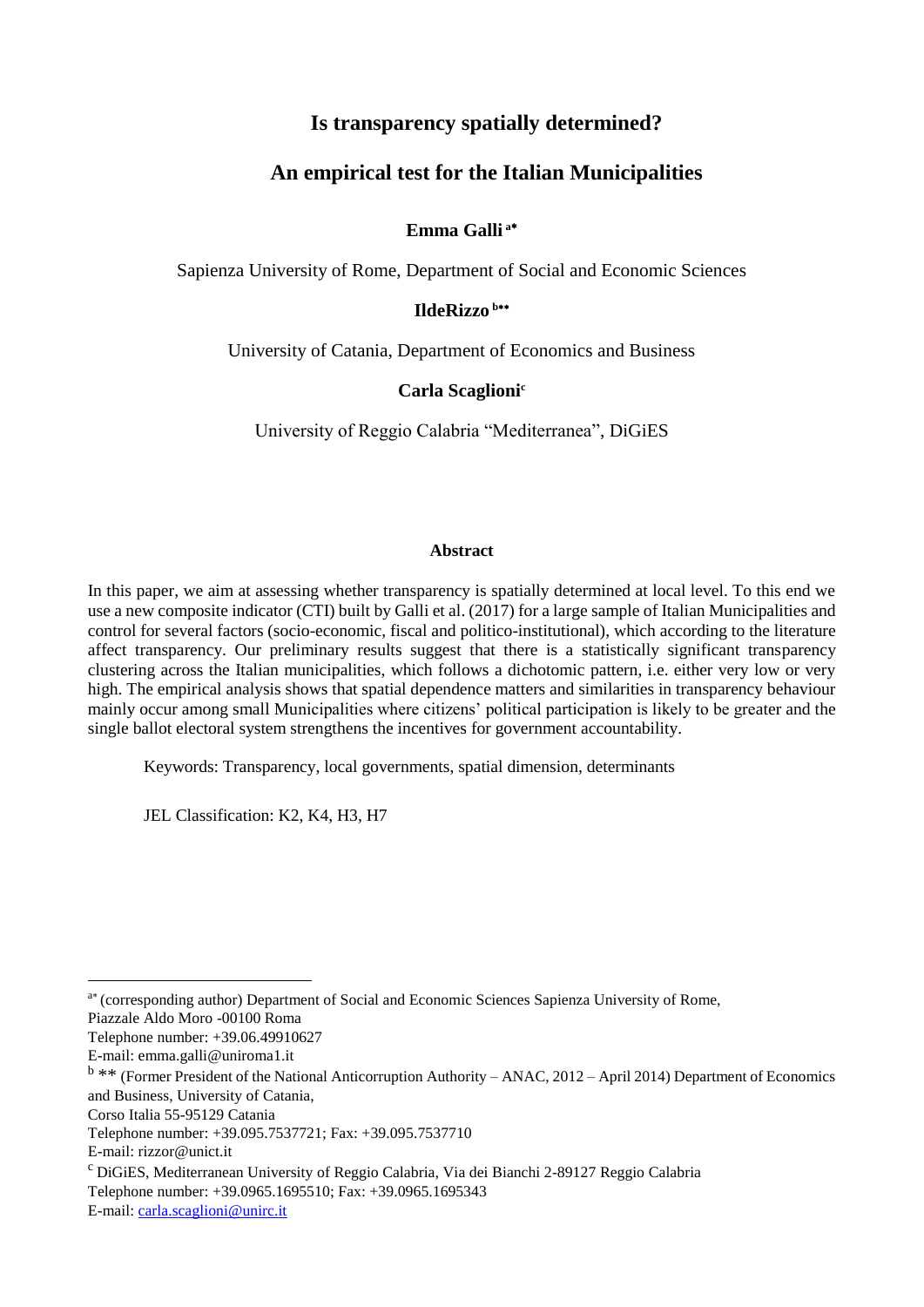#### **1 - Introduction**

The increasing demand for transparency is a fundamental claim in democratic societies. Public administrations have been recently required to be more transparent in providing information about their activities with the aim of increasing their accountability, improving the use of public resources and enhancing citizens' trust in public institutions (OECD 2012; 2015).

Though there are many definitions of transparency, all of them consider the openness in the flow of economic, political and social information to the relevant stakeholders as the core of the phenomenon (Meijer 2009; 2013). Public administrations are required to engage in a more active disclosure of information (the so-called proactive transparency), while in the past they were passively providing it on request, and at their own discretion (the so-called reactive transparency) (see, among others, Piotrowski 2008; Meijer et al. 2012). There is a rich literature on the conceptual aspects of transparency and on its measurement and, consequently, the empirical analyses are growing<sup>1</sup>.

Transparency can be measured in several ways. The "bottom up" approach develops measures of transparency based on the stakeholders' opinions through surveys. Along this line, there are few initiatives by international organizations, such as the *OECD Open Government Data* project and the *World Economic Forum Global Competitiveness Report*, and partial/single country indicators, provided by *Transparency International* for the Spanish Municipalities. Other contributions have developed specific transparency indexes based on a participatory method, like Ferreira da Cruz et al. (2016) for the Portuguese municipalities and Bertelli & Piotrowski (2010) for the New Jersey municipalities. There are also worldwide economic and politico-institutional transparency indexes based on several independent sources (Bellver & Kaufmann 2005).

The "top down" approach, instead, constructs legal/formal indicators moving from the existing transparency regulation. Some contributions have measured fiscal transparency indicators based on financial and non-financial information published on the website of public administrations

 $1$  For a recent and extensive review on transparency, see Cucciniello et al. (2016).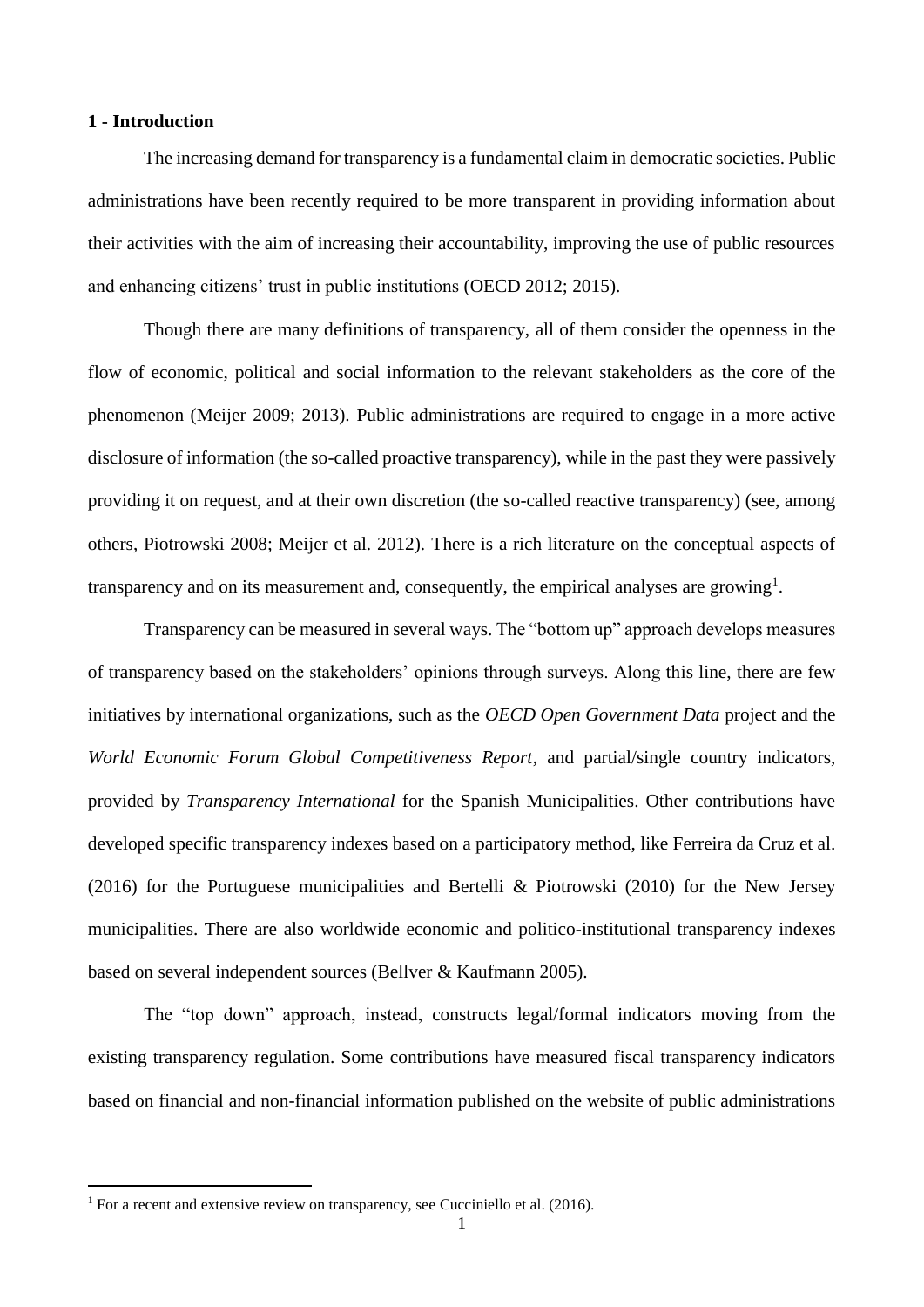(for a survey, see Jorge et al. 2011). To our knowledge, apart from Galli et al.  $(2017)^2$  there are not so many contributions in the literature, which have tried to estimate a broad transparency indicator based on existing regulation.

Using different measures of transparency, recently a branch of literature has empirically investigated the determinants of transparency in different countries. Alt et al. (2006), using a unique data set on transparent budget practices, which consists of survey responses to a questionnaire sent to the budget officials of the fifty states of the USA from 1972 to 2002, show that political competition and fiscal imbalances are associated with higher fiscal transparency, while political polarization is associated with lower transparency.

Esteller & Polo-Otero (2008) find that in the Catalan municipalities fiscal transparency is mostly determined by political competition, the number of inhabitants and the accumulation of debt. Using a measure of municipal transparency in New Jersey, Bertelli & Piotrowski (2010) find that, among several economic, social and institutional determinants, only the level of education, the percentage of elderly people and the size of the budget are significantly correlated with transparency. Caamaño et al. (2011) examine budget transparency for 33 municipalities in Galicia and find that unemployment is negatively correlated with fiscal transparency while the institutional variables are not. Bastida et al. (2011) show that municipalities collecting more taxes and receiving more transfers disclose more financial information. Moving from the analysis of fiscal transparency's website content of the Portuguese and Italian local governments, Jorge et al. (2011) find that the size of the municipalities and the rate of abstentionism in the last local elections are the only significant determinants of transparency. Albalate (2012), drawing on the 2010 transparency indexes constructed by Transparency International for Spanish Municipalities, finds that large municipalities and leftwing local government leaders are associated with better transparency. Using the same Transparency International indexes for Spanish municipalities, FerrazEsteves de Araújo & Tejedo-Romero (2016)

<sup>2</sup> For details, see below, par 3.1.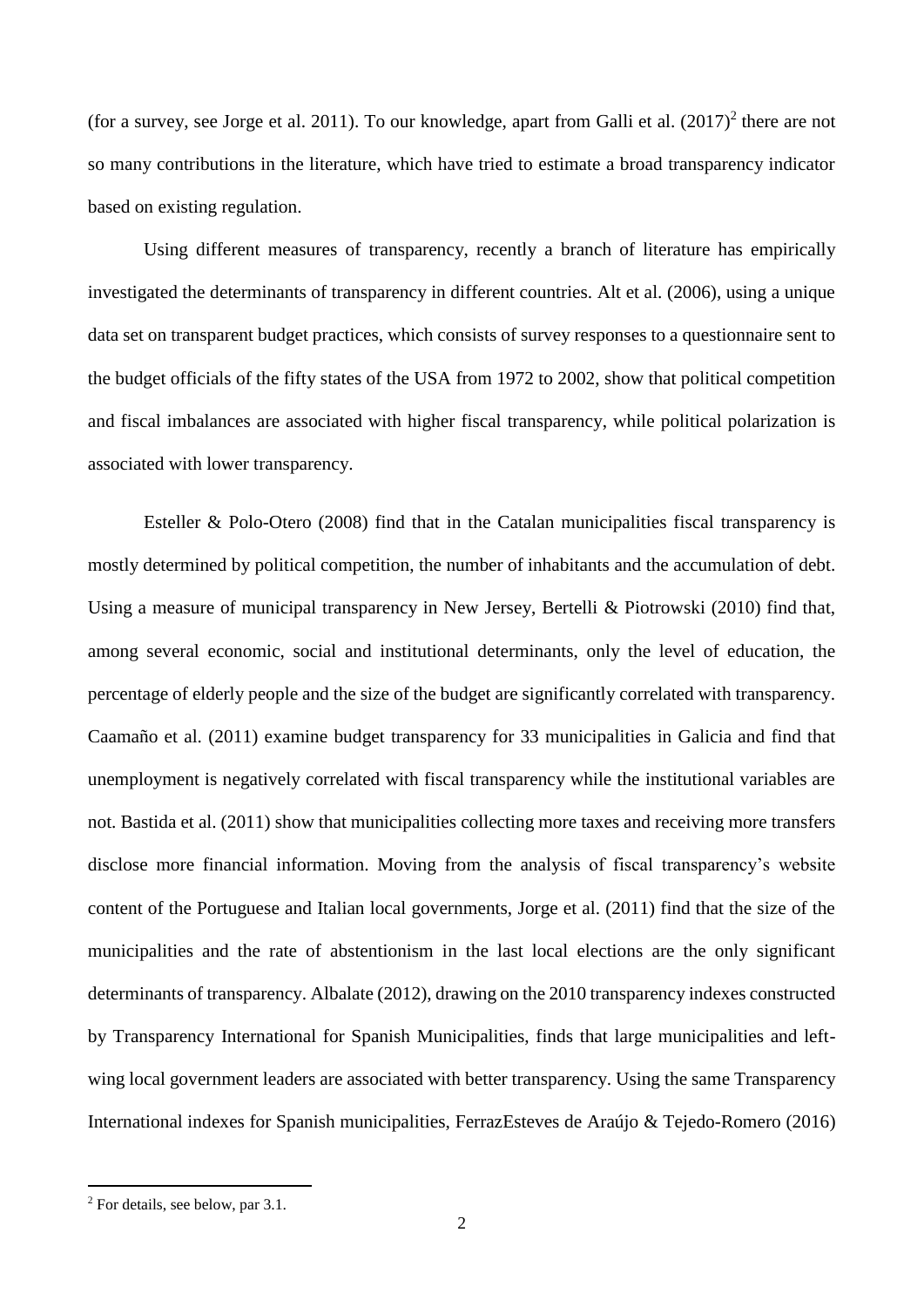find that transparency level is associated with unemployment rate, investment, electoral turnout, political ideology, political competition and size of the population, but not with public debt and gender. Navarro et al. (2014) find that factors such as financial risk, demography and perception of stakeholders' demands have a significant impact on the sustainability-related transparency items (general, environmental, economic and social) of local governments in Nordic countries. Alcaraz-Quiles et al. (2015) provide evidence that socio-economic factors - such as education, population density and access to internet - as well as e-government factors - such as the provision of public information online, the percentage of procedures completed after online start and the level of online services provided and broadband availability - are all relevant to the disclosure of information by Spanish regional governments.

Most of the existing literature on transparency refers to local governments. Apart from reasons related to data availability, the relevance of local governments on this matter can be explained recalling that decentralization fosters accountability, as widely recognized in the literature of yardstick competition related to local fiscal policies (Salmon 1987; Tommasi & Weinschelbaum 2007, Oates 2008; Martinez-Vazquez 2016) and in the official reports (OECD 2017). As Qian & Weingast (1997, p. 88) stress, "competition among jurisdictions forces governments to represent citizen interests and to preserve markets". Indeed, under given assumptions, resource allocation is claimed to be more efficient in a decentralized context, since local governments enjoy better information about citizens' preferences (and services costs) and are more incentivized to pursue innovative policies. However, if citizens/taxpayers lack information the claimed accountability would be weaker and, therefore, the potential benefits of a decentralized approach might be reduced. In this respect transparency can play a crucial role in producing information and favouring citizens access.

More in general, the satisfaction of the demand for transparency is one of the policies undertaken in many countries (Holzner & Holzner 2006). In Italy major reforms have been introduced since 2009 to favour transparency in public administrations and improve integrity and performance.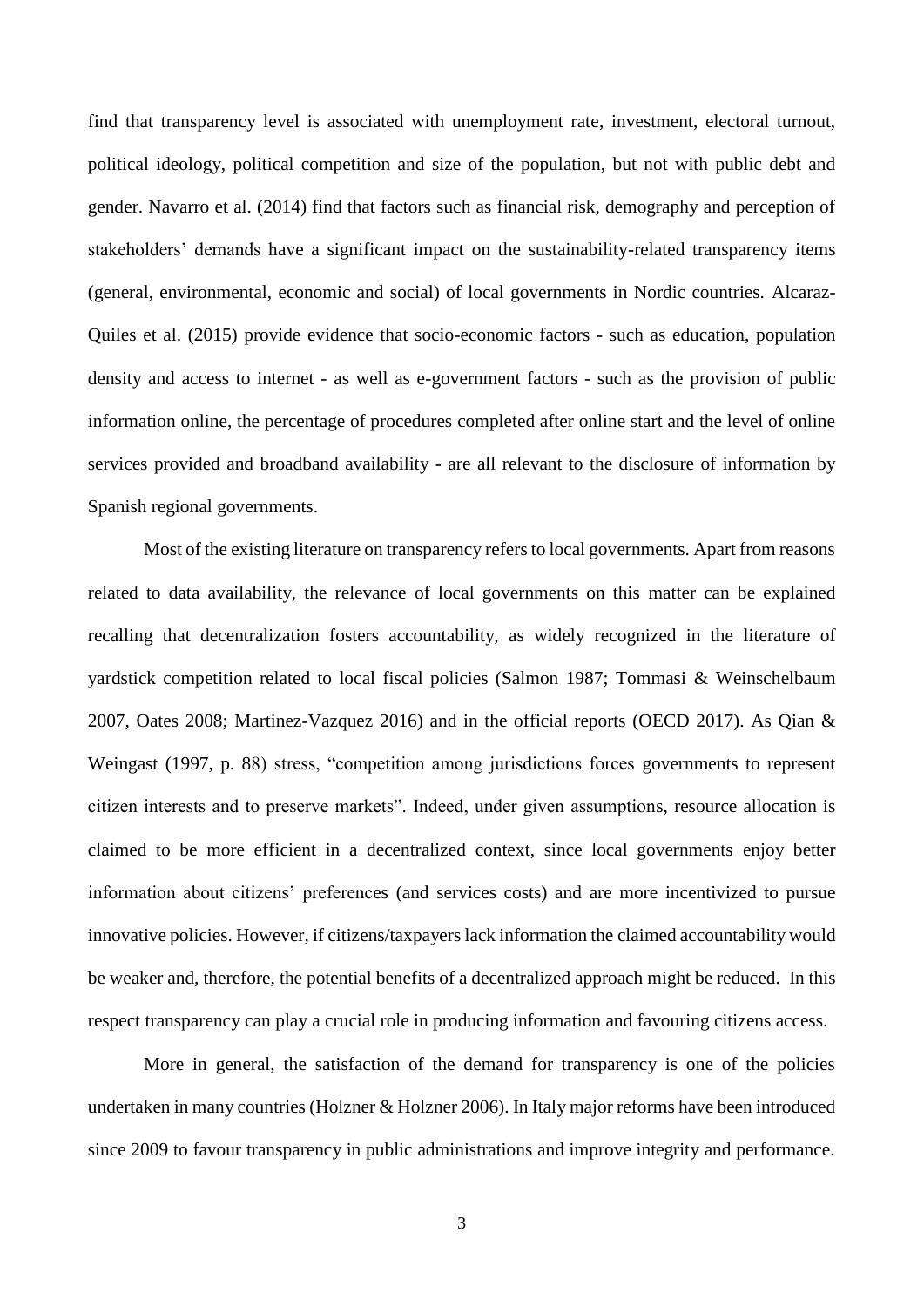Rules have been issued to establish detailed transparency obligations for public administrations and to ensure the monitoring of their fulfilment<sup>3</sup>.

Notwithstanding these significant legislative and administrative efforts carried out at any level of public administration, no much attention has been paid so far to transparency in the economic literature, except for a couple of contributions. Fadda et al. (2018), using the information derived by the 'Compass of Transparency'<sup>4</sup> , show that there is an inverse correlation between levels of corruption and public administrations commitment towards transparency. Galli et al. (2017; 2018a, 2018b) build a completely new dataset for a large sample of Italian Municipalities, construct a composite indicator of transparency (CTI), which shows a satisfactory correlation with widely used measures of the quality of institutions as well as with the official data on municipalities' performance in public spending (Galli et al. 2018a) and Equitable and Sustainable Well-being (Galli et al. 2018b) indicators. Moreover, no empirical research so far has investigated the occurrence of strategic interactions in transparency.

Using the above-mentioned CTI for a sample of 524 Italian Municipalities, this paper addresses the spatial dimension of transparency. We perform the analysis in two steps. Firstly, we investigate the geographical characteristics of transparency, to check whether and where spatial dependence occurs. Our results suggest that there is a statistically significant clustering across the Italian Municipalities according to a dichotomic pattern, i.e. Municipalities seem to cluster where transparency is either very low or very high. Secondly, using a spatial analysis approach, we test for the occurrence of spatial interactions at local level controlling for several factors which affect transparency, such as socio-demographic, economic, fiscal and politico-institutional ones, in line with

<sup>&</sup>lt;sup>3</sup> For details, see below, Section 2.

<sup>4</sup> The 'Compass of Trasparency' is a web-portal managed by the Italian government, which only assesses whether in the public administrations' websites the "Transparent Administration" section exists and if its structure formally complies with the standard legal requirements, without verifying the data and information content.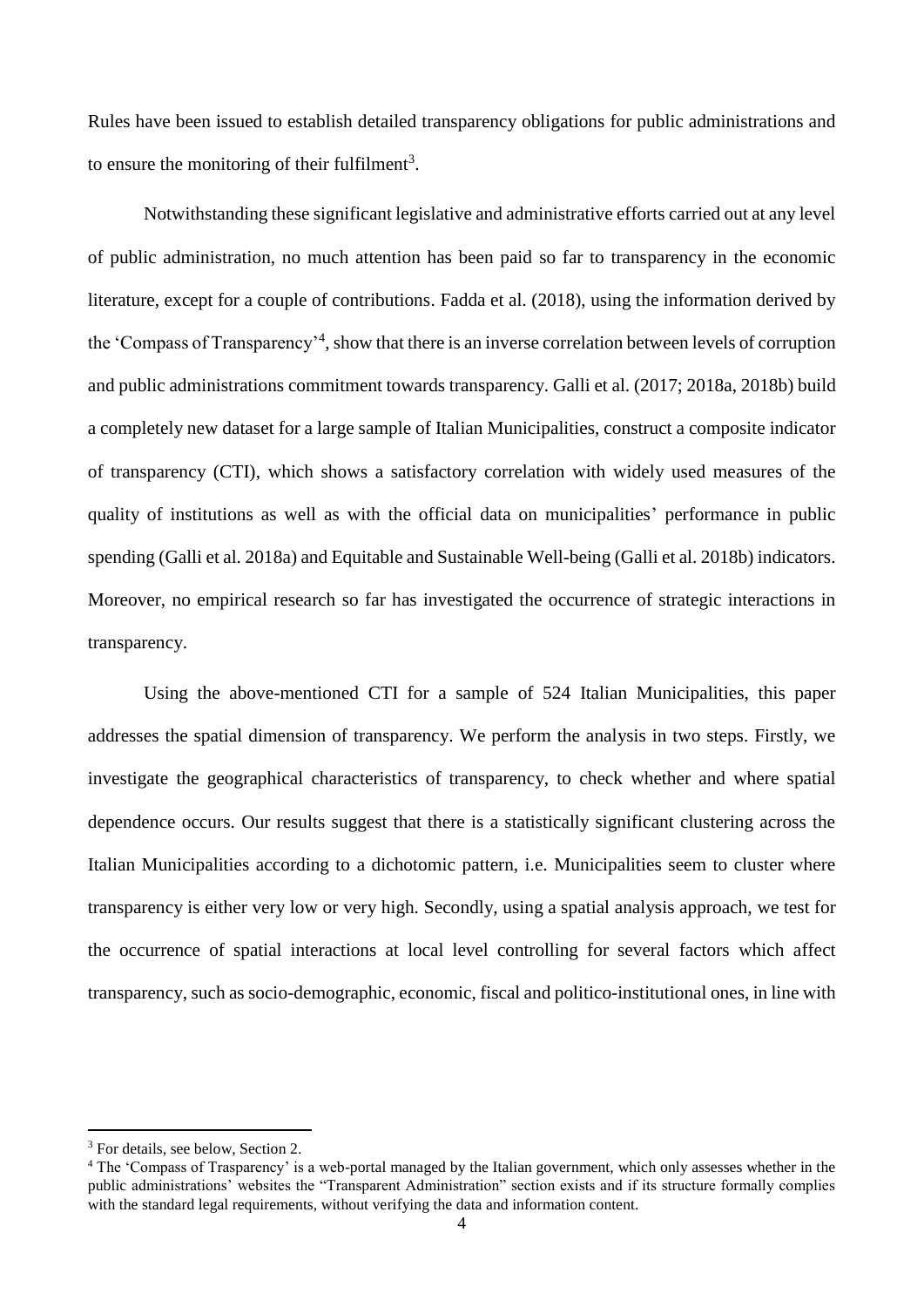the above-mentioned literature. We find that a robust effect of spatial dependence holds in all the estimated models.

The paper develops as follows: Section 2 offers a short overview of the main features of the Italian regulation of public administration transparency and presents the CTI. Section 3 illustrates the data, the methodology, the variables and discusses the results. Section 4 provides some concluding remarks.

#### **2 - Rules, actors and measurement of transparency**

**.** 

A detailed description of the Italian legislation on transparency is outside the scope of this paper. Here, it is worth noting that the 2009 reform<sup>5</sup> has established new rules and standards for transparency as well as for the performance of central government, emphasizing the connections with the aim of improving public sector accountability. An independent specialized Commission (*Commissione per la valutazione, l'integrità e la trasparenza delle pubbliche amministrazioni*– CiVIT) has been instituted to oversee the difficult implementation of such a reform (CiVIT, 2012).

Since the 2009 reform, the legislation on transparency has evolved through time enhancing the role of transparency to promote integrity and prevent corruption. A crucial step of this renewed effort is the Anticorruption Bill<sup>6</sup>, which, among the other things<sup>7</sup>, has put the basis for a new regulation<sup>8</sup> issued in 2013 on publication requirements, transparency and disclosure of information by public organizations. The new rules enlarge the number of very detailed obligations (about 270) to be published in a standardised format (*Amministrazione trasparente <sup>9</sup>* ) and extend transparency

<sup>5</sup> Legislative Decree n. 150/2009 containing provisions on "*optimization of the productivity of public employees and efficiency and transparency of public administrations".*

<sup>6</sup> Law no. 190/2012, containing "*Provisions for the prevention and repression of corruption and illegality in Public Administration*".

<sup>7</sup> For details on the provisions of the Anticorruption Bill and on its implementation, see ANAC (2013), ANAC (2014) and ANAC (2015).

<sup>8</sup> Legislative decree n. 33/2013 containing "*Rules about publicity, transparency and information provision of public administrations."*

<sup>9</sup> Transparency obligations refer to both the integrity and the performance of public organizations, including, among the others, information about politico-administrative bodies and top public managers and officials, the private-public companies providing local public services, external consulting and collaborations, public procurement, management of the property and assets, timing of the payments and provision of public services.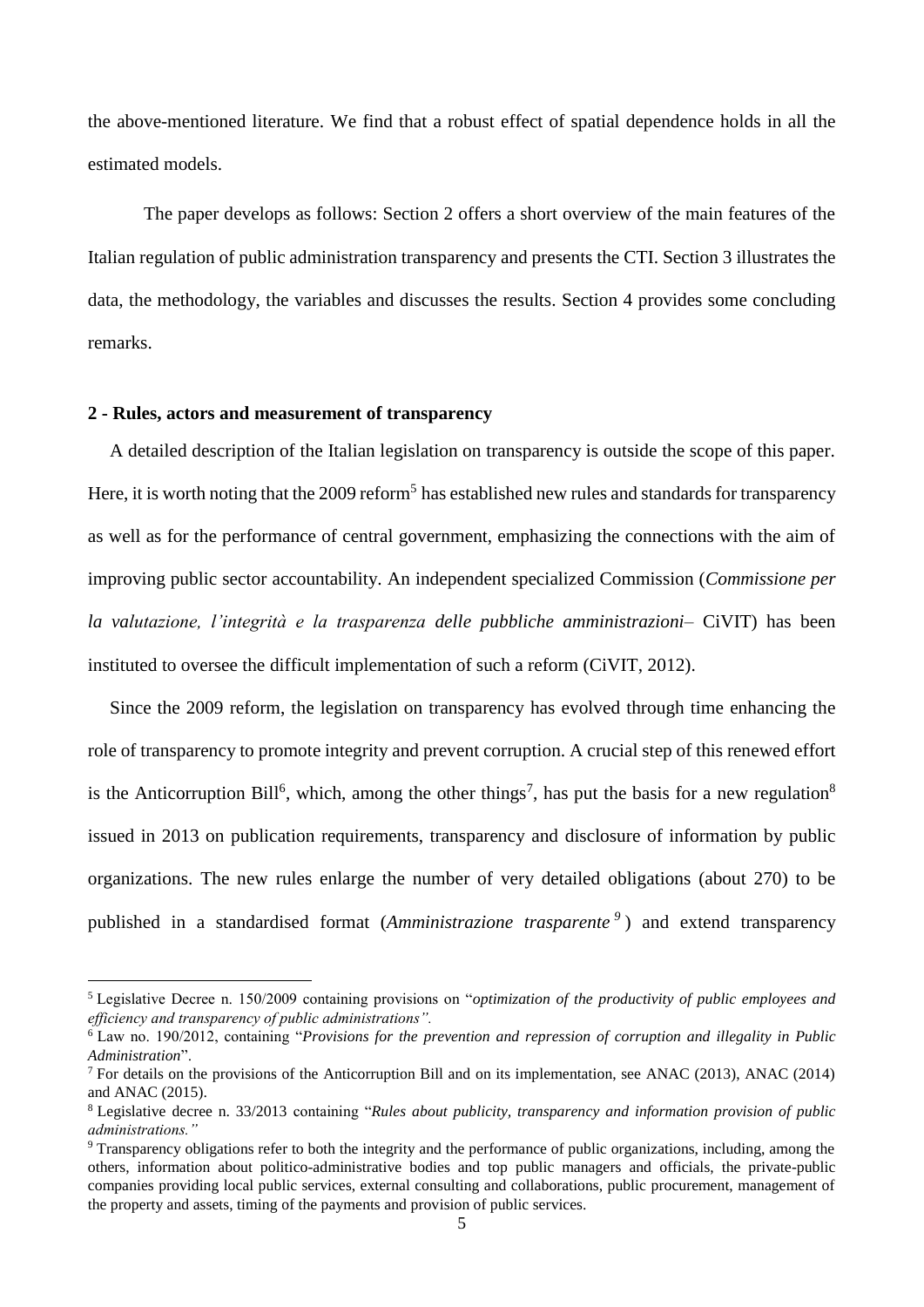obligations to all public offices at any level of government and Publicly owned companies (more than 10,000 subjects). Moreover, the access to information has been made easier (*civic access*) and, in the same direction, the generalized dissemination of information upon request has been also introduced in  $2016^{10}$ .

The implementation of the transparency rules introduced in 2013 requires the interaction of several actors. In each public organization, on the one hand, a Responsible for Transparency is encharged of the implementation of transparency obligations; on the other hand, an Independent Evaluation Unit (*Organismo Indipendente di Valutazione -* OIV) is appointed by the political decision-maker to assess the fulfilment of transparency obligations and certifies it on the organization's website.

At central level, the National Anticorruption Authority (*Autorità Nazionale Anticorruzione -* ANAC)<sup>11</sup> performs regulatory and monitoring functions<sup>12</sup>, with the power of issuing sanctions for non-compliance. However, in practice, monitoring refers only to very small samples, especially if compared with the huge number of public organizations, subjected to transparency regulation<sup>13</sup>. ANAC has carried out monitoring both indirectly, using OIVs statements, and directly, verifying public organizations websites. Though caution is needed because of the very small samples, looking at ANAC monitoring evidence (ANAC 2013; 2015; 2016) compliance appears rather disomogeneous across different types of public organizations, with small Municipalities exhibiting more difficulties of compliance than larger ones, and in relation to the type of information. While the publication of data is overall rather widespread, it seems that information which is more related to management and

<sup>10</sup> Legislative decree n. 97/2016, containing "*Revision and simplification of rules on the prevention of corruption, publicity and transparency*". It is part of a wider reform for the reorganization of public administrationsand and it follows the Freedom of Information (FOI) approach.

<sup>&</sup>lt;sup>11</sup> The National Anticorruption Authority is identified in the former Commission for Evaluation, Transparency and Integrity (CIVIT). Law 114/2014 has redesigned its mission: among the others, its powers to prevent corruption and to foster transparency have been enlarged.

 $12$  The legislative decree n. 97/2016 has entitled ANAC to diversify obligations across administrations depending on the type and the size and has enlarged ANAC's sanction powers.

 $13$  Monitoring is undertaken both on single public organizations (mainly in response to complaints on non-compliance) and on samples of public organizations (*ex officio*). ANAC has monitored *ex officio* 165 different types public organizations in 2013-14; 98 different types of public organizations in 2015 and 42 different types of public organizations in March 2016. For more details, see ANAC (2013, 2015 & 2016).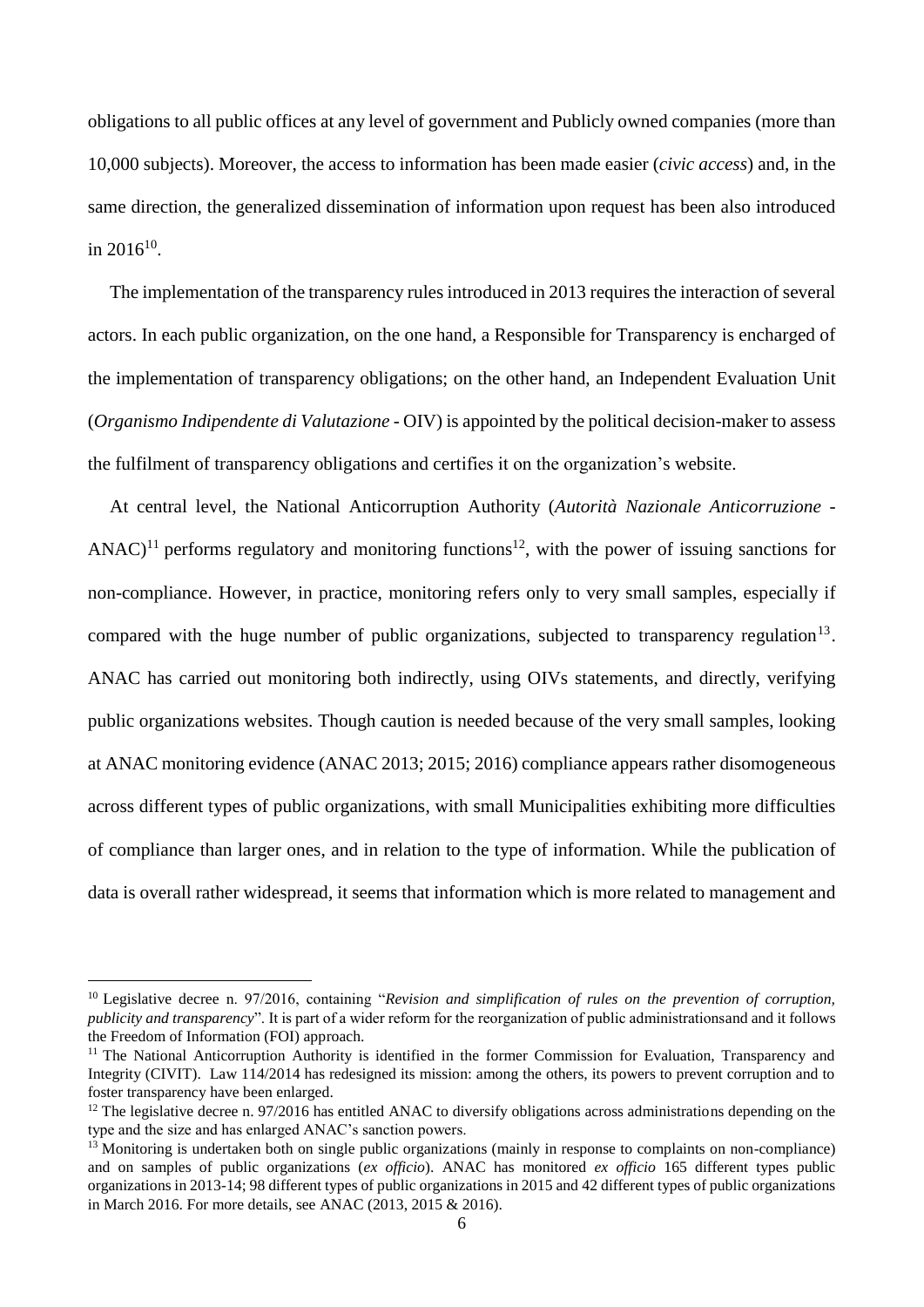performance is less transparent than on other public activities. A closer analysis of the degree of fulfilment of transparency obligations is offered by Galli et al. (2017), as indicated below.

#### **3 - Data, variables and empirical strategy**

In this section, we aim at empirically verifying whether transparency shows a spatial dependence across Italian Municipalities. To this end, we first look for possible clustering patterns caused by spatial spillovers; then, we use a spatial analysis controlling for the effects that sociodemographic, economic, fiscal and politico-institutional variables have on transparency compliance.

#### *3.1 - Data and variables*

**.** 

We use the CTI constructed by Galli et al. (2017) for a sample of 524 Italian Municipalities<sup>14</sup> as dependent variable. The CTI is based on a completely new dataset containing transparency obligations validated by the OIV of each administration<sup>15</sup>, according to ANAC resolution n.77/2013. The selected information is organized in two groups: one referring to *Integrity*, which includes items such as income and asset disclosure and conflicts of interest (on both politicians and top and senior public officials); the other, referring to *Performance*, which consists of information about the management of public property, the timeliness of public services provision, the quality of public services. The value of each of the selected items is based on the OIV evaluation (according to the criteria established by ANAC) in terms of information avaibility, completeness, updating and openness; each item is given equal weight, consistently with the ANAC methodology. Thus, the CTI is constructed as a simple average of two sub-indicators referring to *Integrity* (CTI *Integrity*) and *Performance* (CTI *Performanc*e). The indicator was calculated for 2013, the first year of the implementation of the new transparency regulation.

 $14$  The sample corresponds almost entirely to the one selected by ANAC for its monitoring activity.

<sup>&</sup>lt;sup>15</sup> By law all the institutions are requested to publish the OIVs certifications and the relative filled-in format on their websites under the section *Amministrazione Trasparente*.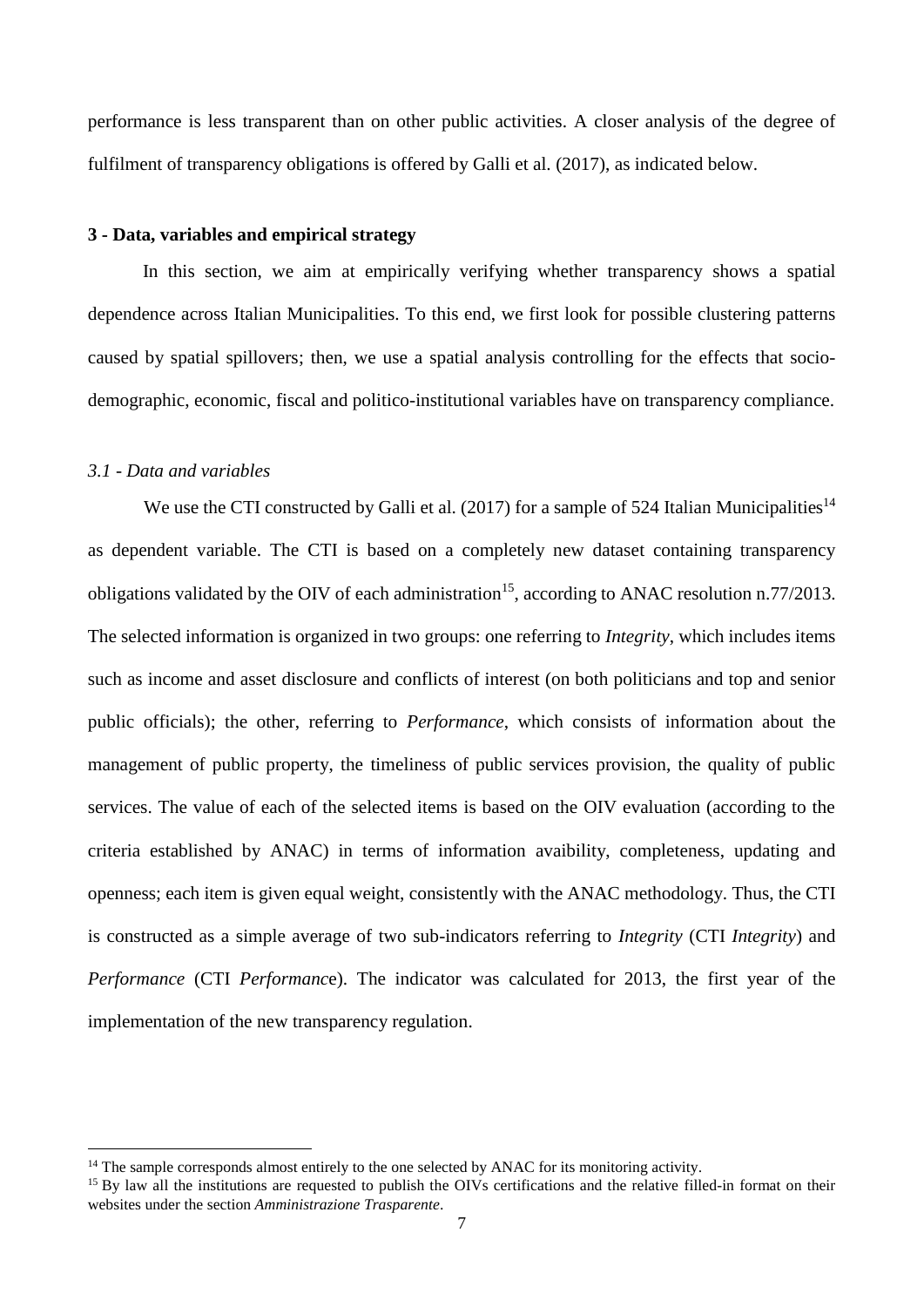Our sample is quite diversified, encompassing both larger (above 150,000 inhabitants) and smaller (below 15,000 inhabitants) Municipalities, ranging from Rome (2,617,175 inhabitants) to Moncenisio  $(39)^{16}$ . Although 78% of the Municipalities have less than 15,000 inhabitants, they account only for the 8% of the population of the overall sample. The largest Municipalities are in the North (representing the 43% of the overall sample), with the exception of Rome, Naples and Bari. Relatively large cities - below 250,000 to 45,000 inhabitants - count for t half of the population and are mostly located in the Centre. Specifically, 224 out of 524 Municipalities are in the Northern Regions (Piemonte, Valle d'Aosta, Liguria, Lombardia, Veneto, Friuli-Venezia Giulia, Trentino-Alto Adige, Emilia-Romagna), 95 in the Central ones (Lazio, Marche, Toscana ed Umbria) and 205 in the Southern areas (Abruzzo, Basilicata, Calabria, Campania, Molise, Puglia, Sardegna, Sicilia). Table 1 summarizes the descriptive statistics of the sample distribution by geographical area.

| <b>Macro</b>  |               | Municipalities in the sample by geographical area |                                          |                |               |               |                     |  |  |  |  |  |  |  |  |
|---------------|---------------|---------------------------------------------------|------------------------------------------|----------------|---------------|---------------|---------------------|--|--|--|--|--|--|--|--|
| Area          | <b>Number</b> | $\frac{0}{0}$                                     | Cohorts of Population ( <i>inh. %</i> ). |                |               |               |                     |  |  |  |  |  |  |  |  |
|               |               | Cumulate                                          | 250,000 and above                        | 249,999-90,000 | 89,999-45,000 | 44,999-15,000 | <b>Below 15,000</b> |  |  |  |  |  |  |  |  |
| <b>North</b>  | 224           | 43%                                               | 3%                                       | 10%            | 6%            | 4%            | 78%                 |  |  |  |  |  |  |  |  |
| <b>Centre</b> | 95            | 18%                                               | 2%                                       | 12%            | 8%            | 4%            | 74%                 |  |  |  |  |  |  |  |  |
| <b>South</b>  | 205           | 39%                                               | 2%                                       | 6%             | 8%            | 3%            | 80%                 |  |  |  |  |  |  |  |  |
| All<br>sample | 524           | 100%                                              | 2%                                       | 9%             | 7%            | 4%            | 78%                 |  |  |  |  |  |  |  |  |

Table 1. Sample distribution by geographical area

*Source:* own elaborations on Istat (2013).

**.** 

The control variables have been selected according to the above-mentioned literature on the determinants of transparency and grouped in socio-economic, fiscal and politico-institutional factors. The socio-economic variables are the following:

*Education*: Percentage of population with a secondary school diploma. Higher level of education is likely to be positively related to transparency.

<sup>&</sup>lt;sup>16</sup> The mean and median population of all the Italian Municipalities in 2013 were about 7,500 and 2,500 inhabitants, respectively. Therefore, a Municipality with more than 15,000 people is considered a medium-large city.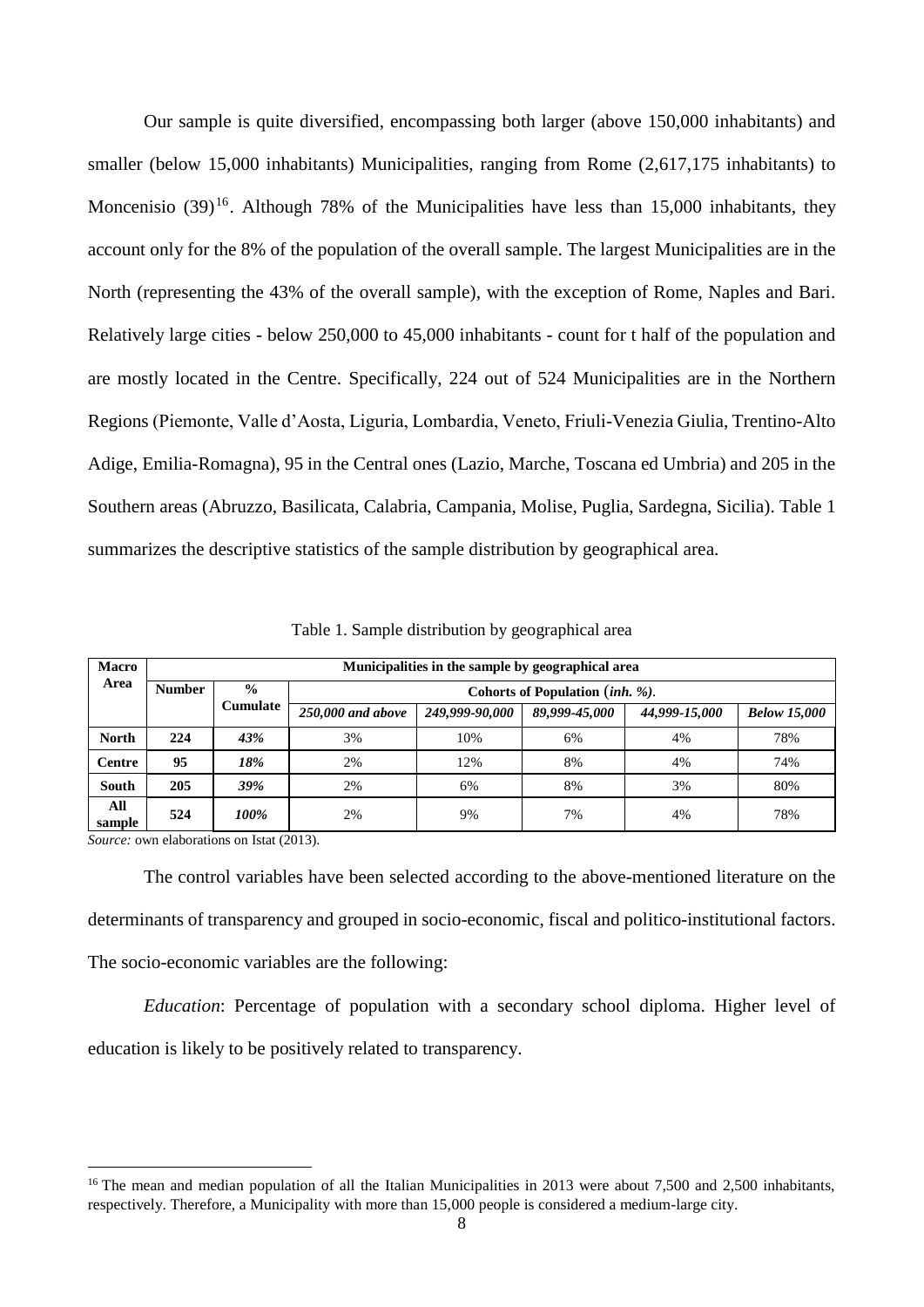*Gender:* Percentage of women in the total local population. As women generally show a higher pro-social attitude, a positive sign is expected.

*Elderly*: Percentage of citizens aged 65 years or older in the total local population. Being CTI based on website information, a negative relationship is expected.

*Unemployment*: Share of unemployed inhabitants in the Municipality. The expected sign is not univocal. Either people under economic pressure have a greater incentive to monitor the government action or they respond to the adverse economic conditions by withdrawing from the civic participation.

*Digital Divide*: Share of people who do not have access to information and communication technology (ICT). Being CTI based on website information, a positive relationship is expected.

The fiscal variables are the following:

*Fiscal autonomy:* The percentage of own taxes over the total revenues, as a proxy for accountability. A positive sign is expected.

*Fiscal efficiency:* The Municipality capability of disposal of residual liabilities. More efficiency in budgeting is expected to be associated with higher transparency.

The politico-institutional variables are the following:

*Mayor age*, *gender and education*: These variables refer to individual characteristics of the mayor. Younger, female and more educated mayors are likely to be positively related to transparency.

*Political party:* Dummy variable taking the value of 1 if the ruling local government leader belongs to a left-wing party, and 0 otherwise. There are no a-priori on the sign of the coefficient.

*Turnout*: Percentage of participation in the latest local elections in the Municipality. This variable serves as a proxy for citizens' interest in politics and, consequently, for the demand of accountability and transparency. A positive sign is expected.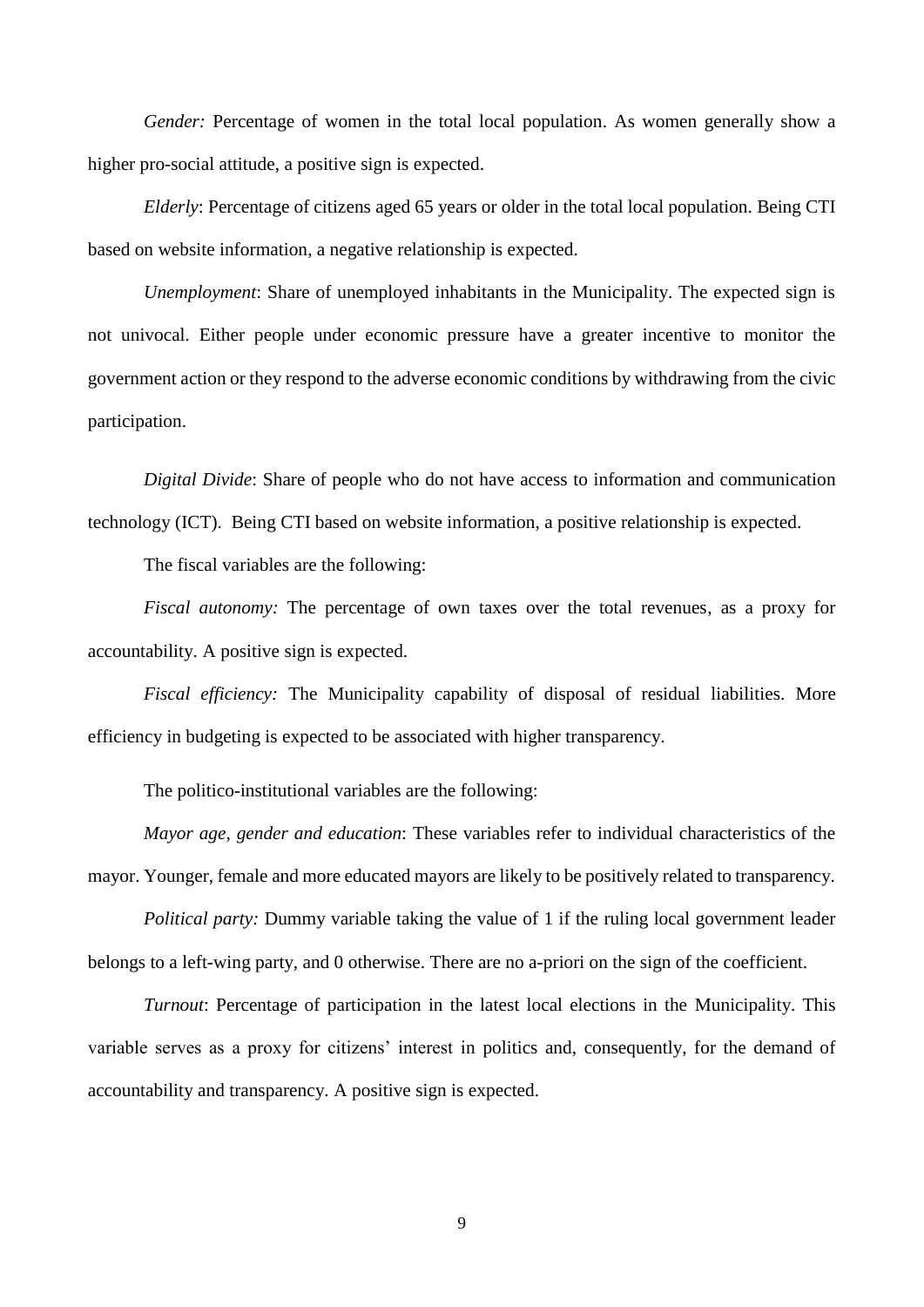*Electoral system*: Dummy variable taking the value of 1 for the single ballot electoral system applied in the Municipalities below 15,000 inhabitants and 0 otherwise<sup>17</sup>. With respect to the impact on transparency, we expect a positive coefficient as the single ballot favours the selection of more qualified politicians. This variable is also a proxy of the size of the population.

*Second term:* Dummy variable taking the value of 1 if the Municipal government is allowed to run a second term, 0 otherwise. The possibility of a second term, which strengthens the accountability concerns, is expected to be positively correlated with transparency.

*Institutional Quality Index* (IQI), developed by Nifo & Vecchione (2014). Higher quality of the institutions is expected to be positively correlated to transparency.

Table 2 shows the summary statistics of the variables employed in our study<sup>18</sup>.

|                          | <b>Obs</b> |          | Std. Dev.                                    | Min            | <b>Max</b> |  |  |  |  |  |  |  |
|--------------------------|------------|----------|----------------------------------------------|----------------|------------|--|--|--|--|--|--|--|
| Dependent variable       |            |          |                                              |                |            |  |  |  |  |  |  |  |
| <b>CTI</b>               | 524        | .01778   | 1.146872                                     | $\theta$       | 3.641768   |  |  |  |  |  |  |  |
| Socio-economic variables |            |          |                                              |                |            |  |  |  |  |  |  |  |
| <b>Education</b>         | 524        | .3716366 | .0869236                                     | .0822          | .6177      |  |  |  |  |  |  |  |
| Gender                   | 524        | .512     | .018                                         | .379           | .560       |  |  |  |  |  |  |  |
| <b>Elderly</b>           | 524        | .2298941 | .0520482                                     | .1091          | .4769      |  |  |  |  |  |  |  |
| Unemployment             | 524        | .1079315 | .061674                                      | $\overline{0}$ | .4218182   |  |  |  |  |  |  |  |
| Digital divide           | 524        | .185687  | .3127784                                     | $\overline{0}$ |            |  |  |  |  |  |  |  |
| <b>Fiscal variables</b>  |            |          |                                              |                |            |  |  |  |  |  |  |  |
| <b>Fiscal autonomy</b>   | 524        | .5589046 | .2114132                                     | $\theta$       | .944       |  |  |  |  |  |  |  |
| <b>Fiscal efficiency</b> | 524        | .384437  | .1862201                                     | $\overline{0}$ | .948       |  |  |  |  |  |  |  |
|                          |            |          | <b>Political and Institutional variables</b> |                |            |  |  |  |  |  |  |  |
| <b>Age Mayor</b>         | 524        | 52.44656 | 9.707136                                     | 26             | 86         |  |  |  |  |  |  |  |
| <b>Gender Mayor</b>      | 524        | .110687  | .314044                                      | $\theta$       |            |  |  |  |  |  |  |  |
| <b>EducationMayor</b>    | 524        | .5076336 | .5004195                                     | $\overline{0}$ |            |  |  |  |  |  |  |  |
| <b>Political Party</b>   | 524        | .7843511 | .4386484                                     | $\theta$       | 3          |  |  |  |  |  |  |  |
| <b>Turnout</b>           | 524        | .7097131 | .112851                                      | .331           | .9684      |  |  |  |  |  |  |  |
| <b>Electoral System</b>  | 524        | .2270992 | .4193576                                     | 0              |            |  |  |  |  |  |  |  |
| <b>Second term</b>       | 524        | .4484733 | .4978132                                     | 0              |            |  |  |  |  |  |  |  |
| IQI                      | 524        | .8301638 | .1510528                                     | $\overline{0}$ |            |  |  |  |  |  |  |  |

Table 2 -Summary Statistics

 $17$  Specifically, in the less populated Municipalities citizens vote once, i.e. there is only a single round (single ballot) while in large Municipalities citizens vote twice, i.e. a dual ballot mechanism is used to select a winner. For the investigation of the effect of different electoral rules on the selection of politicians, see Nannicini & Galasso (2011) and Bordignon et al. (2016).

<sup>&</sup>lt;sup>18</sup> In the Appendix, Table A1 reports variable descriptions and sources.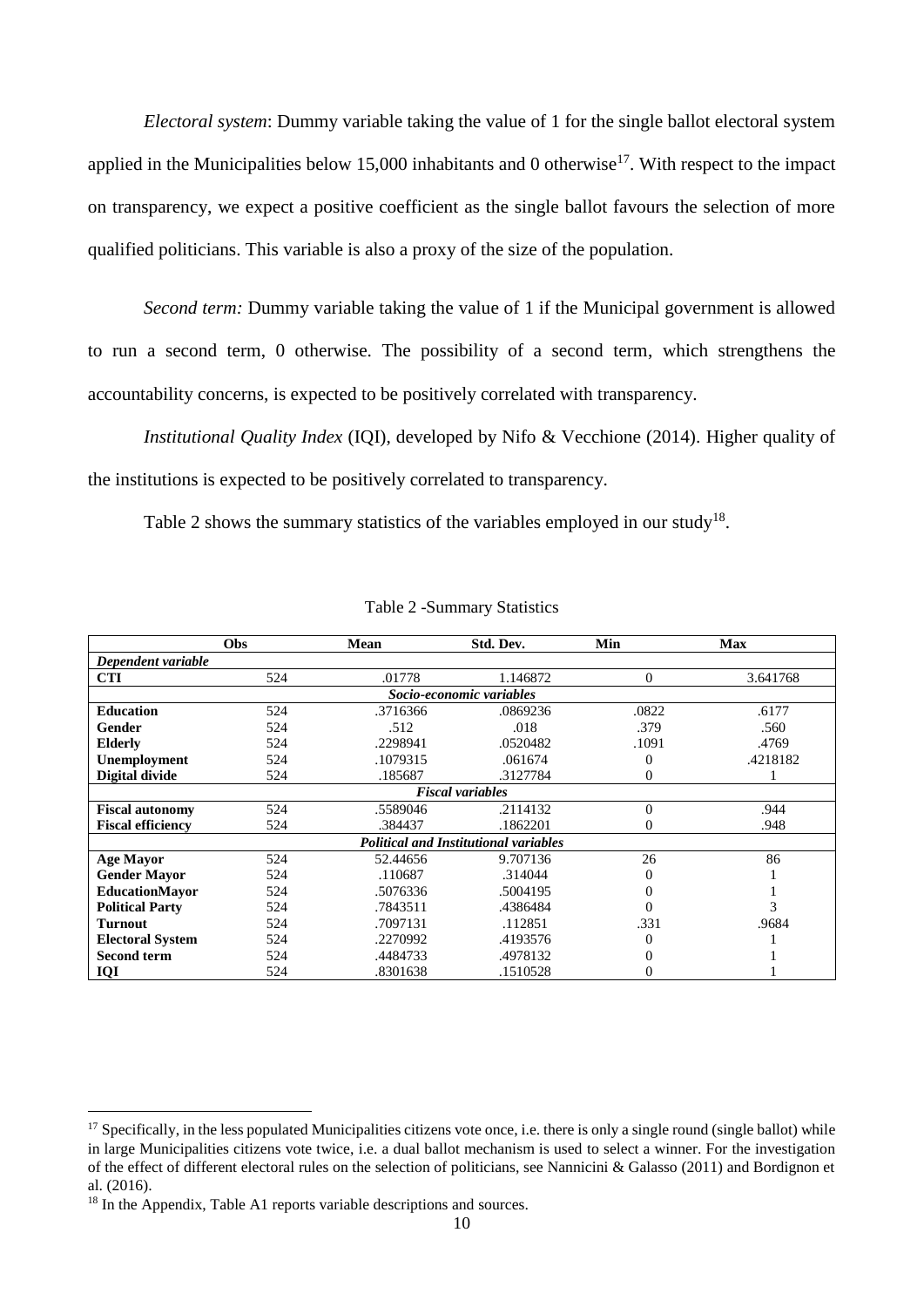#### *3.2 - Spatial dependence*

The first line of empirical analysis aims at investigating the geographical dimension of transparency, to assess whether there is evidence of similarities in the transparency behaviour of Municipalities in relation to their geographical location. To analyze spatial dependence, the most known indicator is the Moran's I (*MI*) (Moran, 1950), which is mostly used to test whether socioeconomic phenomena either cluster or are randomly spread in the space dimension<sup>19</sup>.

In our case the *MI* is used to study if the attribute value of a specific unit (*i.e.* the degree of transparency of each Municipality) clusters with neighbours. Formally, this relation is expressed as follows:

$$
I = \frac{N}{W} \frac{\sum_{i} \sum_{j} w_{ij} (x_i - \overline{x})(x_j - \overline{x})}{\sum_{i} (x_i - \overline{x})^2}
$$
(1)

Where *N* is the number of Municipalities indexed by *i* and *j*, *x* is the variable of interest;  $\overline{x}$  is its mean, and *wij* is an element of the spatial weights matrix *Wij*, which is defined as distance-based spatial weights matrix, where the definition of neighbour is based on the distance between polygon centroids<sup>20</sup>. The matrix is standardized by row. If many neighboring features have high or low crossproducts, then there is clustering. The test result varies between -1 and 1 and can be interpreted as a correlation. A positive coefficient means positive spatial autocorrelation, the opposite a negative one. In the first case, similar values cluster together, while in the latter dissimilar values cluster. A value close to zero identifies a random spatial pattern. Statistics can be represented both in a scatterplot, *i.e.*the Moran's scatterplot (as in Figure 1), or in a map (as in Figure 2.b). In the scatter plot, which is rescaled on the mean, the spatial lag is specified on the *y*-axis, while the *x*-axis is standardized and the units correspond to standard deviations<sup>21</sup>. Each quadrant corresponds to a different type of spatial autocorrelation: high-high (Quandrant II) and low-low (Quandrant IV) for positive spatial correlation

 $19$  For a discussion on alternative spatial autocorrelation indicators see among others Griffith (1987).

<sup>&</sup>lt;sup>20</sup> We use a matrix determined applying an algorithm based on kclosestneighbours, since in our sample there are two islands (Sicilia and Sardegna). See Table A2 in the Appendix.

 $21$  Any observations beyond 2 standard deviations are typically categorized as outliers.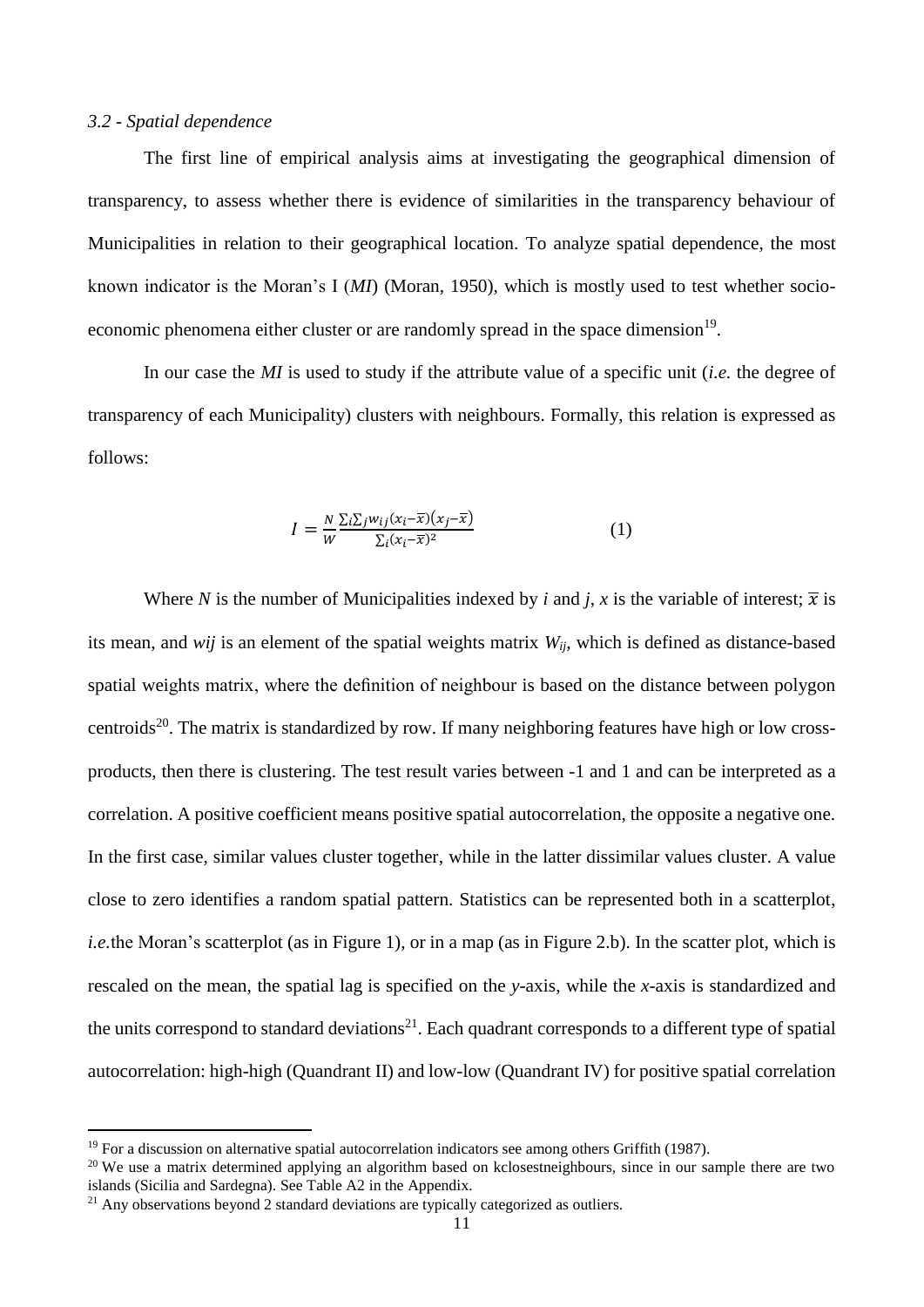or spatial clusters; high-low (Quandrant I) and low-high (Quandrant III) for negative spatial correlation or spatial outliers. As for transparency, the *MI* provides a global statistic, which in our case is 0.167 ( $p = 0.001$ )<sup>22</sup>, showing a moderate but significant spatial autocorrelation in our sample (see Figure 1).





To further investigate where the Municipalities are clustering relatively to their degree of transparency compliance, we estimate the Local Indicators of Spatial Association ( $LISA^{23}$ ) which not only test for local clustering, but also identify the presence of local significant spatial clusters (the high-high and low-low locations) or local spatial outliers (the high-low and low-high locations).

Figure 2 depicts, on the left side (a), the map of our sample; on the right side (b), the Local Moran's Map, which shows the clustering of the CTI. The Municipalities where high rates of transparency cluster with high rates are colored in red; those where low rates of transparency cluster with low rates are colored in blue. There is also a mix of high-low (light red) and low-high (light blue) outcomes. We are able to identify a moderate but significant clustering of transparency across

 $22$  Randomization was tested on 999 permutations.

<sup>&</sup>lt;sup>23</sup> We recall here that the "so-called spatial clusters shown on the LISA cluster map only refer to the core of the cluster. The cluster is classified as such when the value at a location (either high or low) is more similar to its neighbours (as summarized by the weighted average of the neighboring values, the spatial lag) than would be the case under spatial randomness. Any location for which this is the case is labeled on the cluster map. However, the cluster itself likely extends to the neighbors of this location as well" (Anselin 2005). See also Ord & Getis (1995).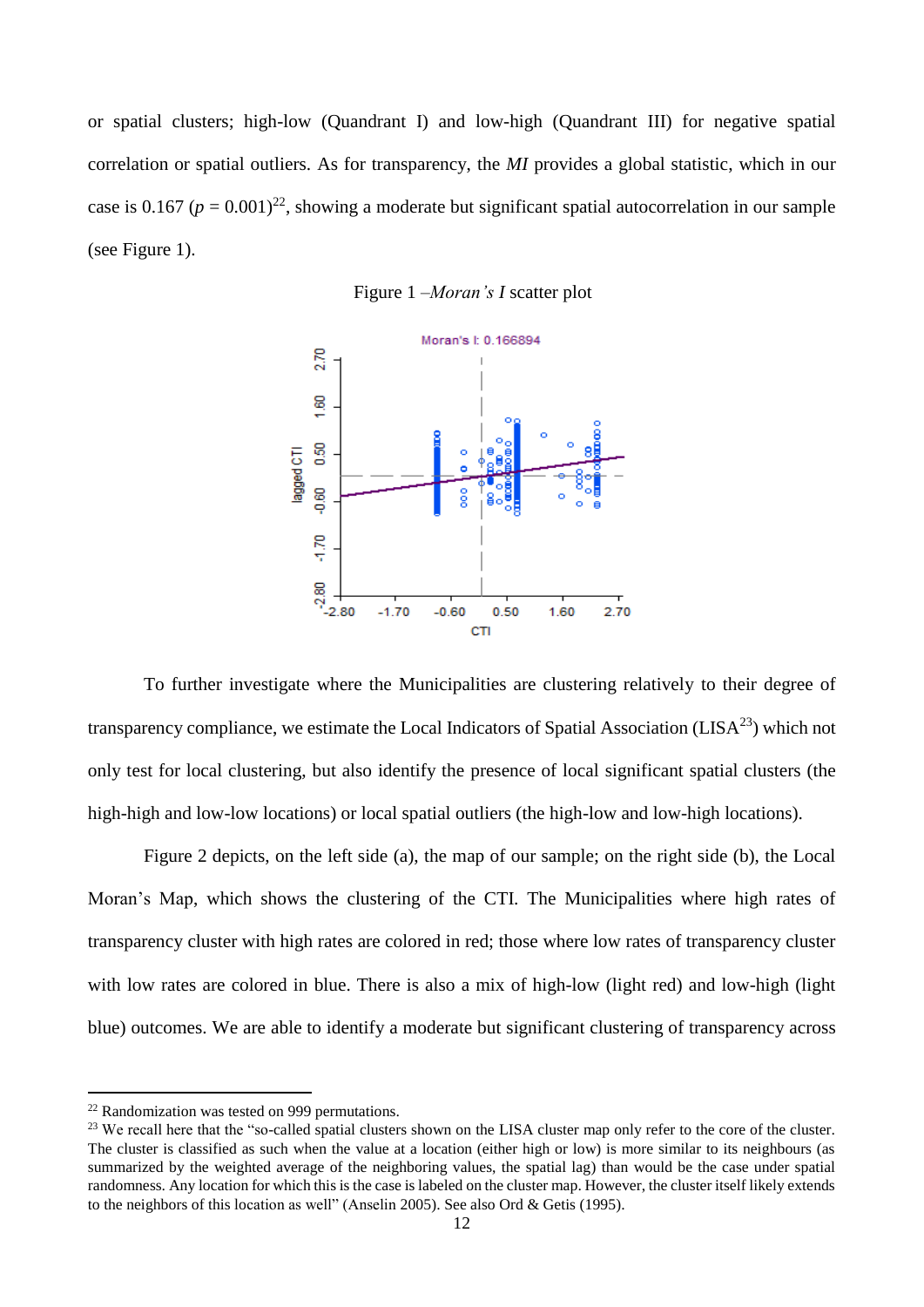the Italian Municipalities according to a dichotomic pattern. While about 332 municipalities do not appear clustered, geographical agglomerations emerge in the two polar cases, where transparency is either very high or very low.



#### Figure 2– Sample Map and CTI Local Moran's Map

a. Sample Map b. CTI Local Moran's Map

*Source:* own elaborations.

As it emerges from the map (Figure 2.b), spatial clustering of high values ('red spots') occurs in different areas of the Northern Regions, especially in Emilia-Romagna. Some clustering of low values of transparency ('blue spot') are located in the South of the country. Specifically, the percentage of Municipalities characterized by significant *p-value* is higher in the low-low cluster (43%) than in the high-high cluster (36%). It seems that in the South there are less incentives to well perform in terms of transparency while in the North a virtuous transparency mimicking takes place (see on this point Section 3.5). This evidence can be the outcome of the existence of either a strong or weak institutional network among neighbouring Municipalities, as transparency turns out to be correlated with trust in institutions and social participation (Galli et al. 2018a). The percentage of the Municipalities that do not belong to the other two groups is about 21%.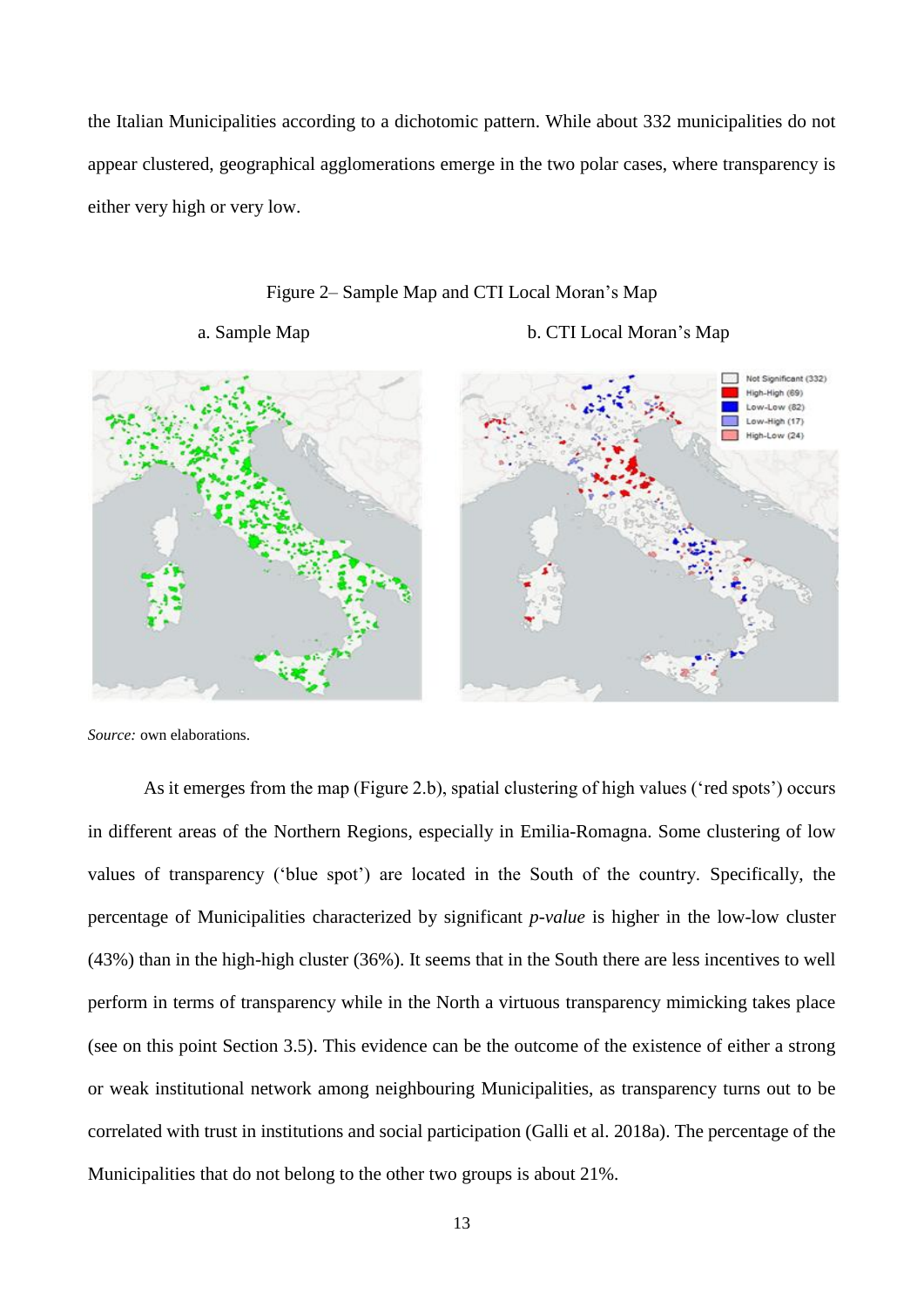#### *3.3 - The transparency spatial interaction: an empirical model*

As the aim of our paper is to check the existence of transparency interactions among Municipalities, we now consider spatial dependence in a cross-section framework. It is worth recalling that in the case of spatial autoregression the dependent variable or error term in each location is correlated with observations of the dependent variable or values of the error term in other locations (LeSage 1998, Anselin 1999). To test for spatial autocorrelation, we first estimate a spatially independent model assuming that  $\rho = 0$ . Our preliminary analysis (Section 3.2) suggests that spatial effects play an important role in explaining transparency patterns across Italian Municipalities which may cause OLS estimates to be biased, inconsistent and/or inefficient. To investigate the relevance of this potential problem in our sample, we use the residuals of the OLS estimation to calculate the Lagrange multiplier tests for the spatial lag model and the spatial error model, and their robust versions (Cliff & Ord 1973; Anselin & Rey2014). Following Anselin & Bera (1998) and Corrado & Fingleton (2012), we calculate the Moran's I statistics on the row-standardized weights matrix (WCTI) as in Section  $3.2^{24}$ .

Table 3 reports the statistics for three different models which include the set of control variables presented above, i.e. the Socio-economic Model, the Fiscal Model and Politico-institutional Model. For all of them the hypothesis of no spatial autocorrelation is rejected because the *p*-values of the Lagrange multiplier test statistics *LM*ρ and *LM*ρ\* are sufficiently small. This implies that the spatial lag term (*ρ*) needs to be taken into account. Furthermore, the test statistic *LM*λ\* rejects null hypotheses when the autoregressive parameter is zero. This is confirmed by the SARMA test where both spatial coefficients are considered.

<sup>&</sup>lt;sup>24</sup> We recall that  $W_{CTI}$  has been selected among different types of weight matrices based on the geographical distance across the Municipalities (see Table A2 in the Appendix).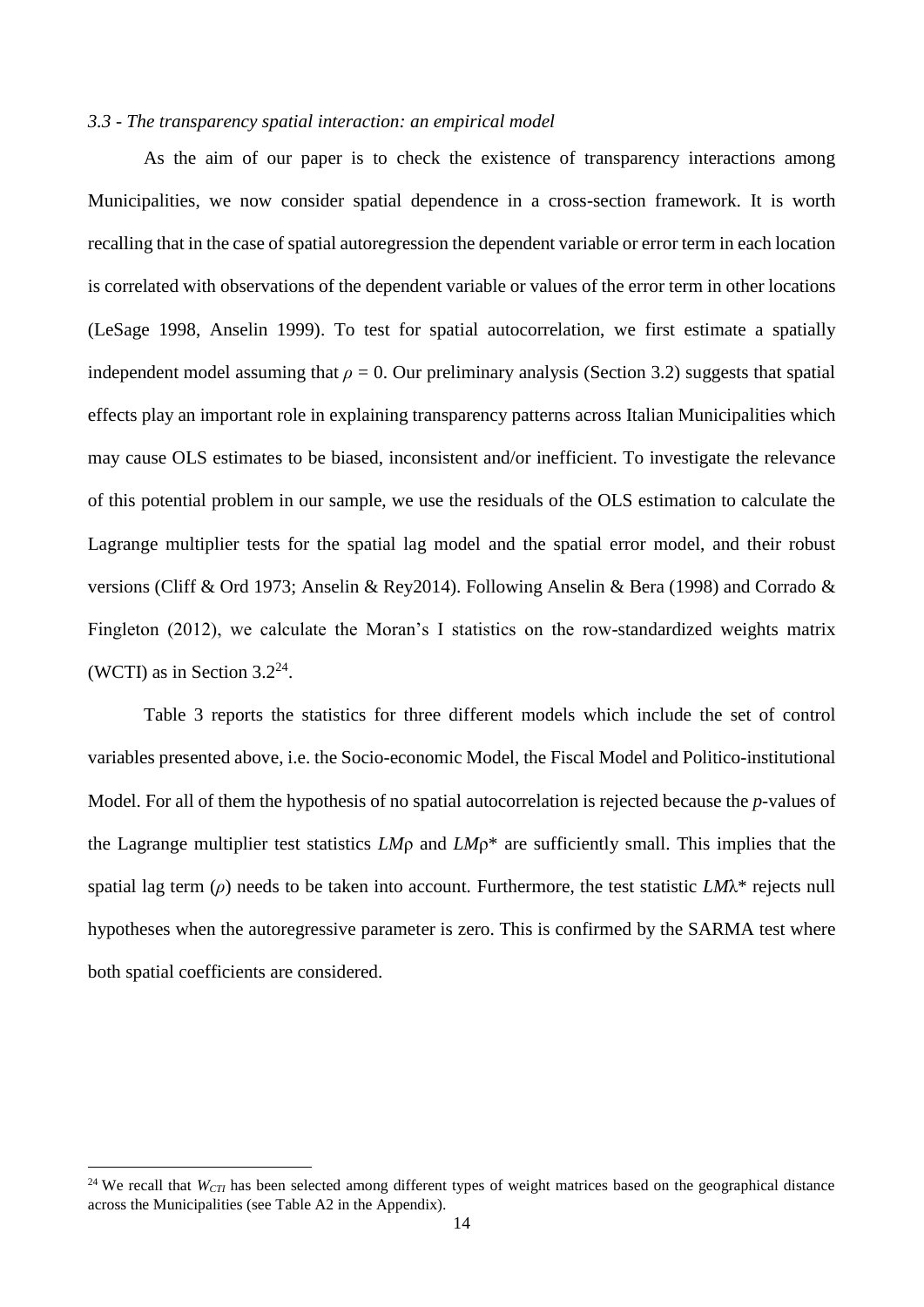|                                                          | Socio-economicModel |         | <b>Fiscal Model</b> |         | <b>Politico-Institutional Model</b> |         |  |  |
|----------------------------------------------------------|---------------------|---------|---------------------|---------|-------------------------------------|---------|--|--|
| <b>Test/Model</b>                                        | Value               | p-value | <b>Value</b>        | p-value | <b>Value</b>                        | p-value |  |  |
| Moran's I                                                | 0.1681              | 0.0000  | 0.1647              | 0.0000  | 0.1603                              | 0.0000  |  |  |
| Lag<br>Lagrange<br>Multiplier<br>$(LM\rho)$              | 58.3180             | 0.0000  | 58.920              | 0.0000  | 60.806                              | 0.0000  |  |  |
| Error Lagrange<br>Multiplier<br>$(LM\lambda)$            | 78.4090             | 0.0000  | 75.240              | 0.0000  | 71.321                              | 0.0000  |  |  |
| RobustLag<br>Lagrange<br>Multiplier<br>$(LM\rho^*)$      | 0.0217              | 0.88291 | 0.0863              | 0.7690  | 0.289                               | 0.5908  |  |  |
| RobustError<br>Lagrange<br>Multiplier<br>$(LM\lambda^*)$ | 20.1126             | 0.0000  | 16.4058             | 0.0000  | 10.805                              | 0.0010  |  |  |
| <b>SARMA</b><br>Lagrange<br>Multiplier                   | 78.4307             | 0.0000  | 75.326              | 0.0000  | 71.610                              | 0.0000  |  |  |

Table 3 - Spatial correlation tests

*Note:* LMρ, Lagrange multiplier test for the lagged dependent variable; LMλ, Lagrange multiplier test for the spatial autocorrelation of residuals.

Based on the results of these tests, the General Spatial Model or Spatial Auto Correlation Model (SAC), which includes both the spatial lag term and a spatially correlated error structure, turns out to be the most appropriate. The model is expressed as it follows:

$$
CTI_i = \rho WCTI_i + X\beta_i + \mu_i; \qquad (2)
$$

where

 $WCTI_i$  is the spatially lagged dependent variable with associated autoregressive coefficient  $\rho$ ;

 $\chi$  is the vector of a set of additional variables that control for socio-economic, fiscal and politico-institutional characteristics of the Municipality, whose description is provided above in Section 3.1;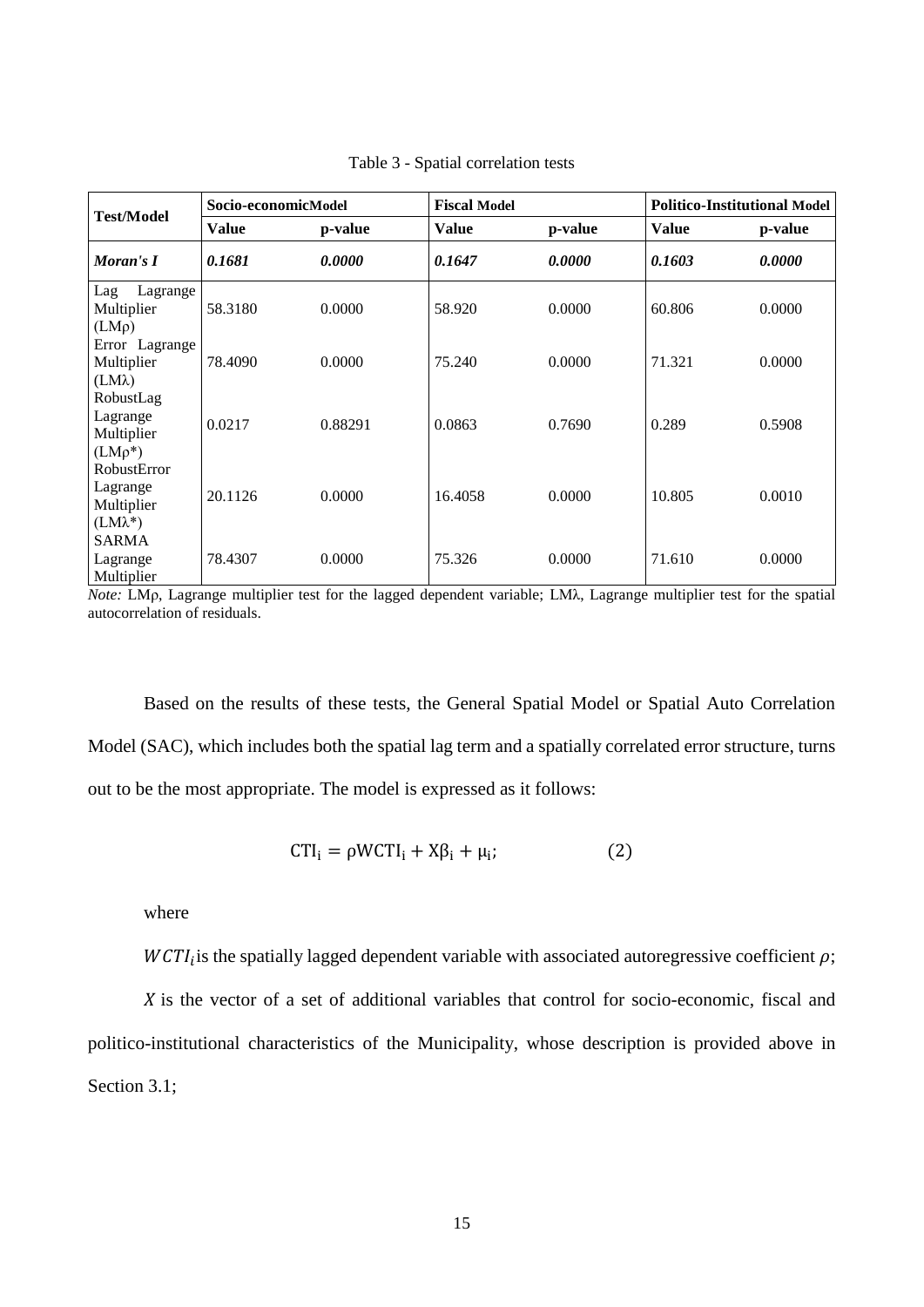$\mu = \lambda W \mu_i + \varepsilon_i$  where  $\varepsilon$  is distributed N(0,  $\sigma^2$ ), and  $\lambda W \mu_i$  identifies the spatially correlated error structure<sup>25</sup>.

Municipalities are spatially dependent  $(\rho \neq 0)$  if the degree of transparency associated with one of them is hooked on those of others. If Municipalities show structural differences, spatial heterogeneity occurs  $(\lambda \neq 0)$ .

Finally, to deal with both spatial autocorrelation and heteroskedasticity  $2^6$ , the spatial regression models are estimated according to both the methods of maximum likelihood estimation (MLE) and the Generalized Spatial Two Stage Least Squares (GS2SLS).

Table 4 shows the estimated results of Equation [2] without the spatial dependence in columns  $(1)$ ,  $(4)$  and  $(7)$ ; and those with the spatial dependence in columns  $(2)$ ,  $(5)$  and  $(8)$ . In columns  $(3)$ ,  $(6)$ and (9) the GS2LS estimations are presented.

<sup>&</sup>lt;sup>25</sup> As explained in Schmidtner et al. (2012), the significance of  $\rho$  means that some explanatory variables correlated with the average of the dependent variable are relevant in the model specification (spatial lag; OLS estimates are biased and inference will be incorrect because of a problem of omitted variables). On the other hand, the significance of *λ* means that some spatially correlated explanatory variables are relevant in the error specification (spatial error/heterogeneity; OLS estimates are unbiased but no longer efficient because of the heteroskedasticity).

 $^{26}$  To verify the presence of heteroskedasticity, the mainstream approach (Anselin $\&$  Rey 2014) suggests applying wellconsolidated tests where the null hypothesis is always homoscedasticity: the Breusch-Pagan Lagrange Multiplier (LM) test, which is not suited in case of non-normal errors in small samples; the Koenker-Basset test, which is the best option when dealing with non-normal errors, and the White test, which is robust to any unspecified form of heteroskedasticity. For an extensive review see Lesage & Fischer (2008).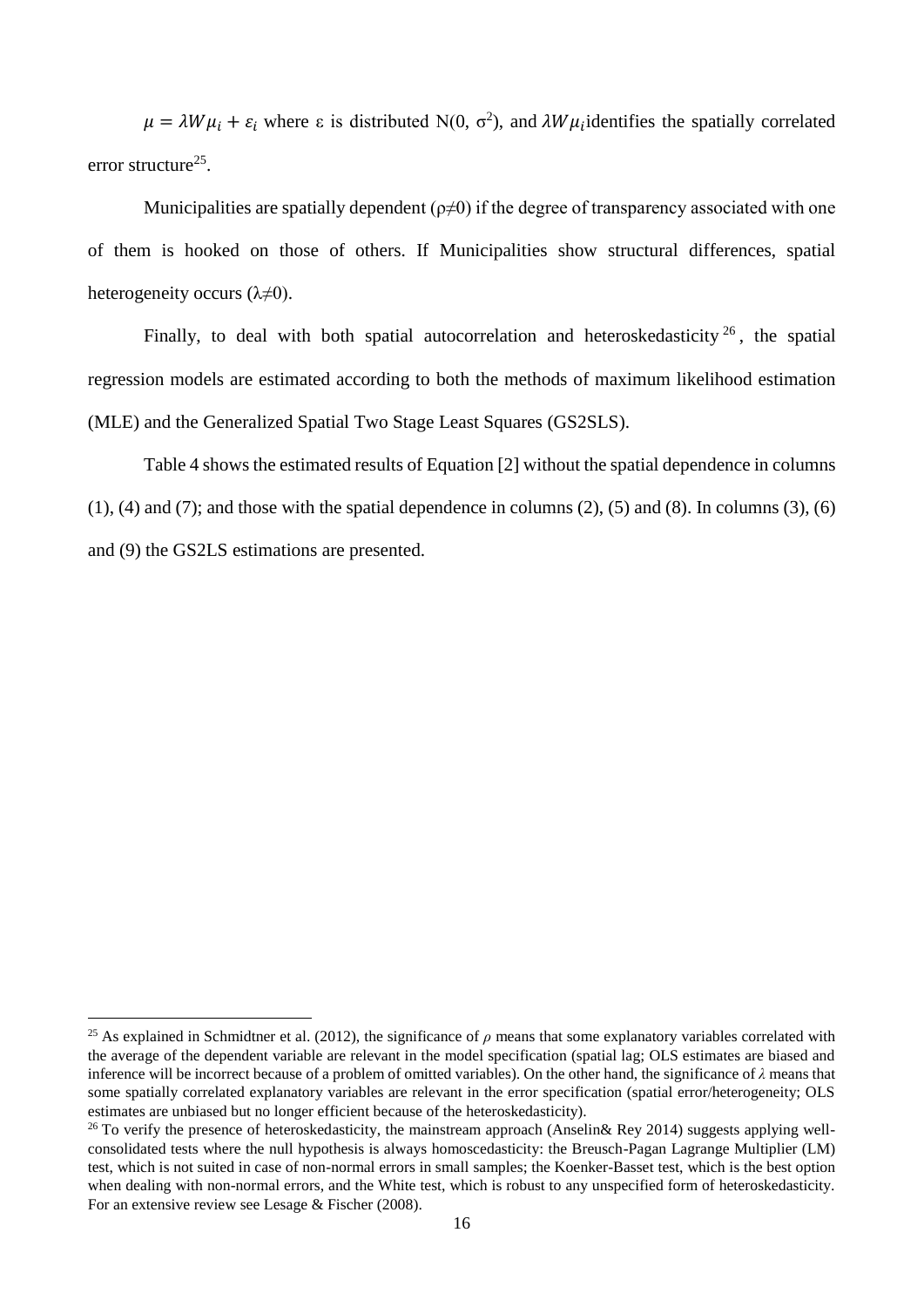|                 |             | Socio-economic Specification |                   | <b>Fiscal Specification</b> |                |                   |                   | <b>Politico-Institutional Specification</b> |                     |  |
|-----------------|-------------|------------------------------|-------------------|-----------------------------|----------------|-------------------|-------------------|---------------------------------------------|---------------------|--|
| <b>Variable</b> | (1)         | (2)                          | (3)               | (4)                         | (5)            | (6)               | (7)               | (8)                                         | (9)                 |  |
|                 | <b>OLS</b>  | <b>MLE</b>                   | GS2SLS            | <b>OLS</b>                  | <b>MLE</b>     | GS2SLS            | <b>OLS</b>        | <b>MLE</b>                                  | GS2SLS              |  |
| Education       | 0.982       | $1.223*$                     | 1.455**           | 1.127*                      | 1.275*         | 1.532**           | 0.930             | 1.027                                       | 1.233*              |  |
|                 | (0.657)     | (0.660)                      | (0.638)           | (0.665)                     | (0.662)        | (0.642)           | (0.689)           | (0.685)                                     | (0.654)             |  |
| Gender          | $-4.222$    | $-0.335$                     | $-2.165$          | $-3.949$                    | $-0.305$       | $-2.166$          | 0.298             | 0.786                                       | $-1.027$            |  |
|                 | (2.818)     | (2.673)                      | (2.234)           | (2.822)                     | (2.666)        | (2.248)           | (1.010)           | (2.704)                                     | (2.291)             |  |
| Elderly         | $2.310**$   | $2.137**$                    | $2.637***$        | 2.239**                     | 2.128**        | $2.609***$        | $-1.448$          | 0.0386                                      | 0.844               |  |
|                 | (0.982)     | (0.961)                      | (0.821)           | (0.982)                     | (0.959)        | (0.815)           | (2.826)           | (1.003)                                     | (0.821)             |  |
| Population      | $0.331***$  | $0.303***$                   | $0.293***$        | $0.325***$                  | $0.299***$     | $0.291***$        |                   |                                             |                     |  |
|                 | (0.0339)    | (0.0343)                     | (0.0336)          | (0.0349)                    | (0.0342)       | (0.0338)          |                   |                                             |                     |  |
| Unemployment    | $-2.411***$ | $-1.682*$                    | $-1.248$          | $-2.150***$                 | $-1.560$       | $-1.188$          | $-0.412$          | $-0.767$                                    | $-0.198$            |  |
|                 | (0.709)     | (0.993)                      | (0.772)           | (0.794)                     | (0.989)        | (0.797)           | (1.055)           | (1.087)                                     | (0.834)             |  |
| Digital Divide  | 0.0613      | 0.0572                       | 0.0534            | 0.0607                      | 0.0503         | 0.0457            | $-0.153$          | $-0.194$                                    | $-0.168$            |  |
|                 | (0.169)     | (0.159)                      | (0.135)           | (0.169)                     | (0.159)        | (0.133)           | (0.166)           | (0.156)                                     | (0.126)             |  |
| Fiscal          |             |                              |                   | $-0.201$                    | $-0.00200$     | $-0.267$          | 0.0467            | 0.101                                       | $-0.0823$           |  |
| Autonomy        |             |                              |                   |                             |                |                   |                   |                                             |                     |  |
| Fiscal          |             |                              |                   | (0.223)                     | (0.232)        | (0.210)           | (0.221)           | (0.230)                                     | (0.193)             |  |
| Efficiency      |             |                              |                   | 0.413                       | 0.324          | 0.248             | 0.337             | 0.283                                       | 0.218               |  |
|                 |             |                              |                   | (0.257)                     | (0.246)        | (0.235)           | (0.265)           | (0.252)                                     | (0.233)             |  |
| Age Mayor       |             |                              |                   |                             |                |                   | 0.00214           | 0.00206                                     | 0.00223             |  |
|                 |             |                              |                   |                             |                |                   | (0.00453)         | (0.00417)                                   | (0.00427)           |  |
| Gender Mayor    |             |                              |                   |                             |                |                   | 0.00149           | $-0.00904$                                  | $-0.0277$           |  |
|                 |             |                              |                   |                             |                |                   | (0.140)           | (0.128)                                     | (0.118)             |  |
| Education       |             |                              |                   |                             |                |                   | 0.0967            | 0.109                                       | 0.106               |  |
| Mayor           |             |                              |                   |                             |                |                   |                   |                                             |                     |  |
|                 |             |                              |                   |                             |                |                   | (0.0890)          | (0.0818)                                    | (0.0806)            |  |
| PoliticalParty  |             |                              |                   |                             |                |                   | $0.179*$          | 0.0635                                      | 0.0948              |  |
|                 |             |                              |                   |                             |                |                   | (0.100)           | (0.0960)                                    | (0.0916)            |  |
| Turnout         |             |                              |                   |                             |                |                   | 0.0290<br>(0.454) | $-0.486$<br>(0.444)                         | $-0.350$<br>(0.423) |  |
| Electoral       |             |                              |                   |                             |                |                   |                   |                                             |                     |  |
| System          |             |                              |                   |                             |                |                   | $1.257***$        | $1.101***$                                  | $1.111***$          |  |
|                 |             |                              |                   |                             |                |                   | (0.148)           | (0.144)                                     | (0.152)             |  |
| Second term     |             |                              |                   |                             |                |                   | 0.0452            | 0.0147                                      | 0.00851             |  |
|                 |             |                              |                   |                             |                |                   | (0.0974)          | (0.0898)                                    | (0.0935)            |  |
| IQI             |             |                              |                   |                             |                |                   | $0.698**$         | $0.735*$                                    | 0.316               |  |
|                 |             |                              |                   |                             |                |                   | (0.286)           | (0.397)                                     | (0.237)             |  |
| Constant        | $-0.299$    | $-2.072*$                    | $-1.851*$         | $-0.497$                    | $-2.209*$      | $-1.829*$         | 0.224             | $-0.255$                                    | $-0.119$            |  |
|                 | (1.296)     | (1.236)                      | (1.041)           | (1.302)                     | (1.241)        | (1.037)           | (1.531)           | (1.469)                                     | (1.229)             |  |
| $\cal P$        |             | $-0.0978$                    | $0.452***$        |                             | $-0.0963$      | $0.480***$        |                   | $-0.117$                                    | $0.594***$          |  |
|                 |             | (0.189)                      | (0.115)           |                             | (0.183)        | (0.114)           |                   | (0.194)                                     | (0.104)             |  |
| $\varLambda$    |             | $0.568***$<br>(0.121)        | 0.0947<br>(0.146) |                             | $0.563***$     | 0.0223            |                   | $0.561***$                                  | $-0.218$            |  |
| Observations    | 524         | 524                          | 524               | 524                         | (0.117)<br>524 | (0.156)<br>524    | 524               | (0.121)<br>524                              | (0.166)<br>524      |  |
| Adj-R2/Peudo-   |             |                              |                   |                             |                |                   |                   |                                             |                     |  |
| R2              | 0.28        | 0.29                         | 0.27              | 0.19                        | 0.29           | 0.27              | 0.28              | 0.28                                        | 0.28                |  |
| $\rm AIC$       | 1462.286    | 1418.058                     |                   | 1463.315                    | 1420.316       |                   | 1471.178          | 1431.148                                    |                     |  |
| Log likelihood  | $-724.143$  | $-699.03$                    |                   | $-722.66$                   | $-698.16$      |                   | -719.589          | $-696.574$                                  |                     |  |
| Wald Test       |             | $75.77***$                   | $60.25***$        |                             |                | 73.82*** 54.82*** |                   | 71.36***                                    | 57.46***            |  |
| Log likelihood  |             |                              |                   |                             |                |                   |                   |                                             |                     |  |
| Ratio           |             | 50.23                        |                   |                             | 49             |                   |                   | 46.03                                       |                     |  |

Table 4–Estimation results

Standard errors in parentheses

\*\*\* p<0.01, \*\* p<0.05, \* p<0.10

Overall, our results show that spatial dependence matters. Spatial Lag Coefficients ( $\rho_s$ ) are generally significant and positively correlated with transparency. The diagnostic ML estimations (see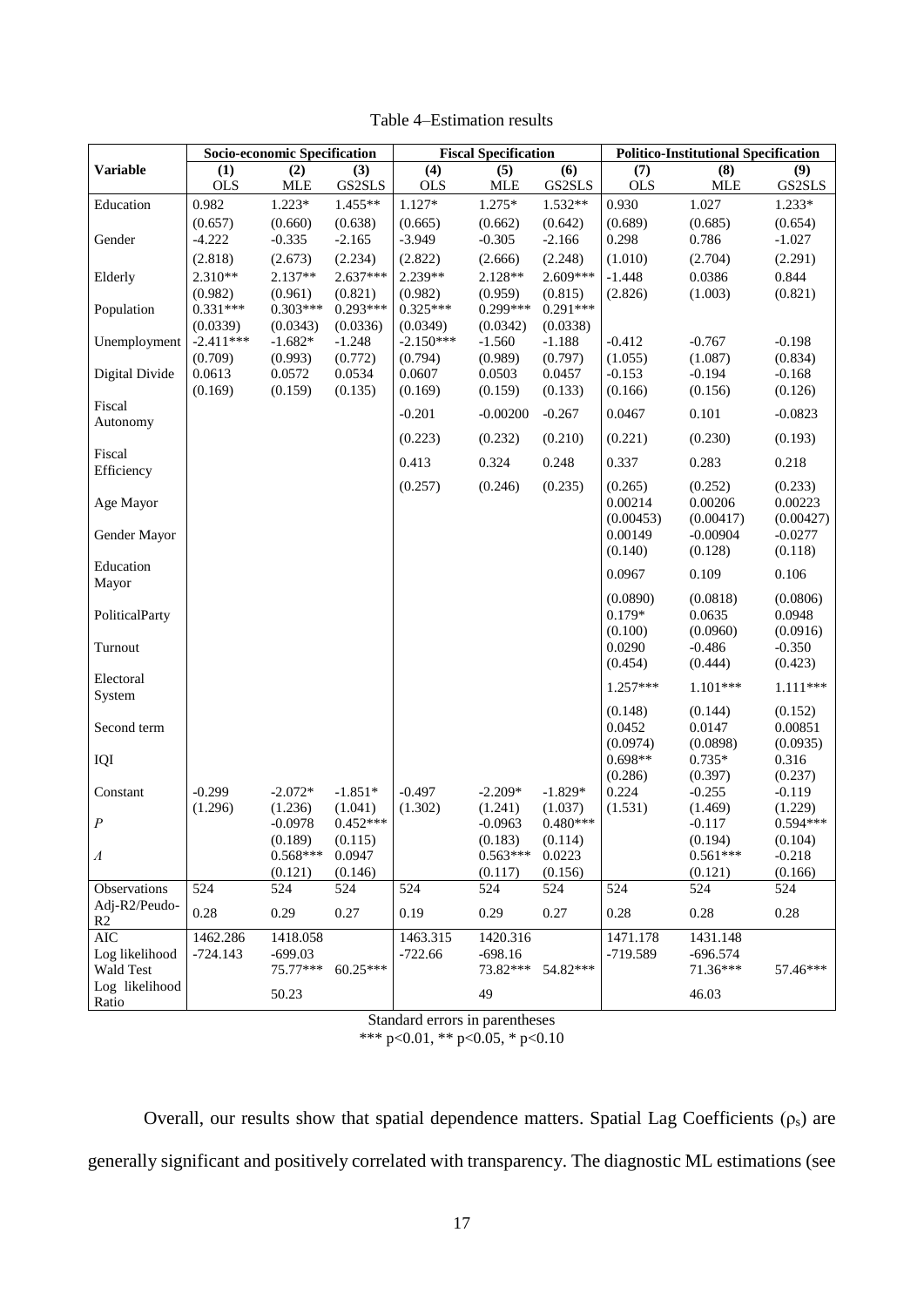columns 2, 5 and 8) suggests that heteroskedasticity is still a serious problem. The values obtained for the Waldtest (W), the Log Likelihood Ratiotest (LR) and the LM-Lag test do not respect the expected ordering, i.e.  $W > LR > LM$  (Anselin 2005; Anselin & Rey 2014). The hypothesis that the spatial autoregressive error is absent  $(\lambda = 0)$  is rejected. Consequently, we re-run our estimation through the Generalized Spatial Two Stage Least Squares (columns 5, 6 and 7). The regression diagnostic suggests that these results are robust. The spatial lag term (*ρ*) is higly significant while the spatial autoregressive error (*λ*) is not (Kelejian & Prucha, 2010). Alternative specifications which either include new explanatory variables or incorporate different spatial weights (Anselin & Kelejian 1997; Anselin 2011) are not required.

Our results seem to suggest that transparency is spatially determined across neighbour Municipalities. This phenomenon is in line with the predictions of the above-mentioned literature on yardstick competition related to local fiscal policies (Salmon 1987; Tommasi & Weinschelbaum 2007, Oates 2008) though in a different context. This literature emphasizes that at local level greater efficiency in the provision of public services is likely to occur, depending on the inter-jurisdictional competition which in turn enhances the control process by citizens and guarantees greater accountability of public officials (Qian & Weingast 1997). Moreover, the experimentation of innovative policies to improve the efficiency at local level is favoured by decentralization. In such a framework, transparency plays an important role and it is reasonable to assume that a mimicking behaviour occurs because citizens, looking for information about public activities, evaluate local administrators using as benchmark the degree of transparency of neighbour Municipalities. Mimicking in transparency is further strengthened by two factors: 1) from the perspective of citizens competition is costless because access to information, being provided on the website, is almost free; 2) from the perspective of local administrators, competition is challenging because citizens can report lack of compliance to ANAC and sanctions can be issued<sup>27</sup>.

 $\overline{\phantom{a}}$ 

<sup>27</sup> See *supra* Section 2.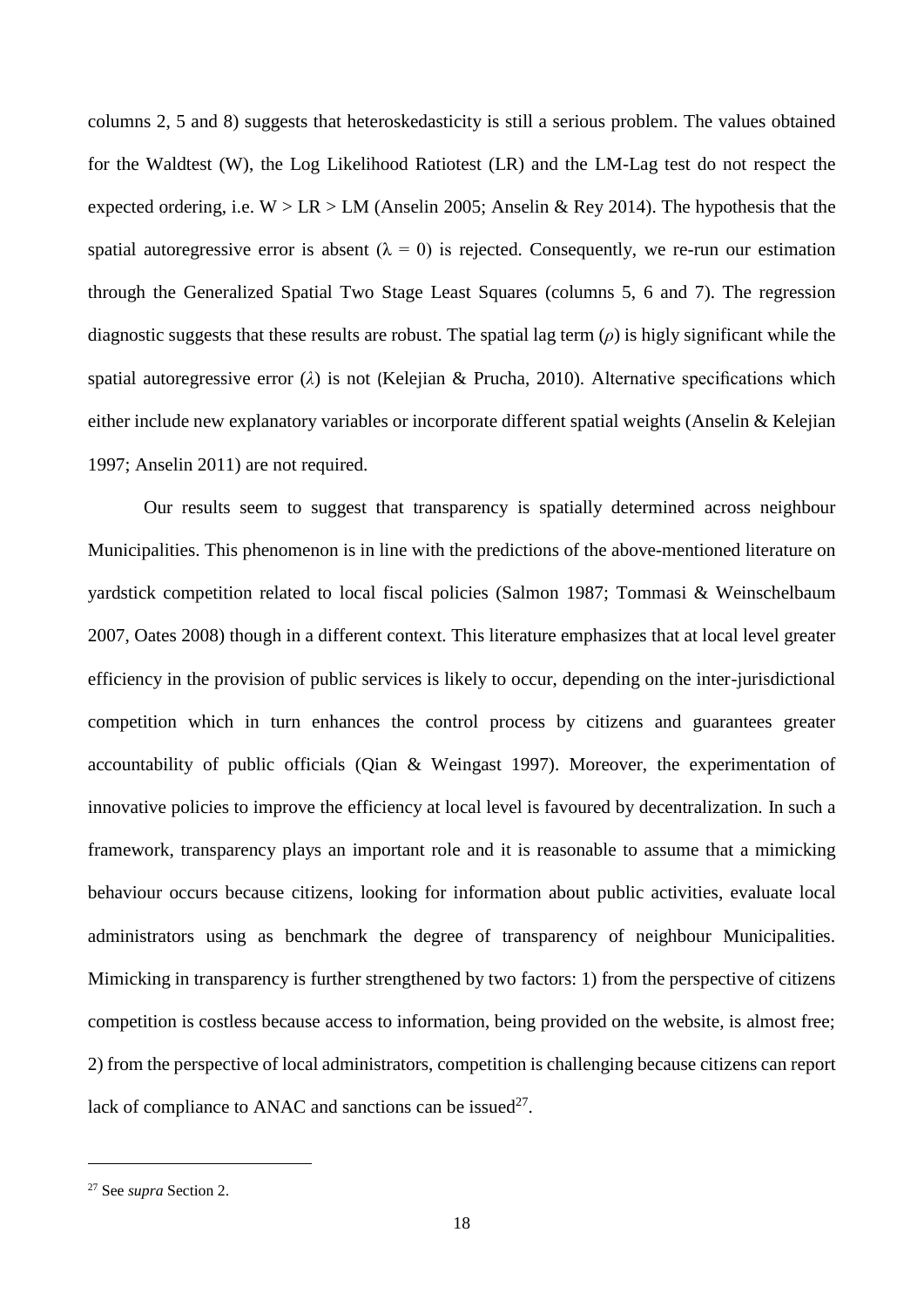Our results also suggest that transparency spillovers mainly exist among small Municipalities where citizens' political participation is likely to be greater and the single ballot electoral system strengthens the incentives for government accountability. Moreover, both the level of education and the quality of institutions are the only factors which may be considered drivers of transparency, even though their significance is not confirmed in all the specifications.

#### *3.4 - Robustness check*

In order to capture high-high and low-low spatial interactions among neighboring Municipalities we include in the GMM estimations the macro-area and regional dummy variables as observed common factor for the Municipalities. Our previous findings are confirmed (see Table 5). The included dummies play a significant role, suggesting that in the Southern regions the socioinstitutional environment generates less incentives to perform well in terms of transparency while in the North a virtuous transparency mimicking takes place. Moreover, the spatial error turns out to be significant only in the full specification where education loses significance signaling a problem of misspecification generated by the regional fixed effects.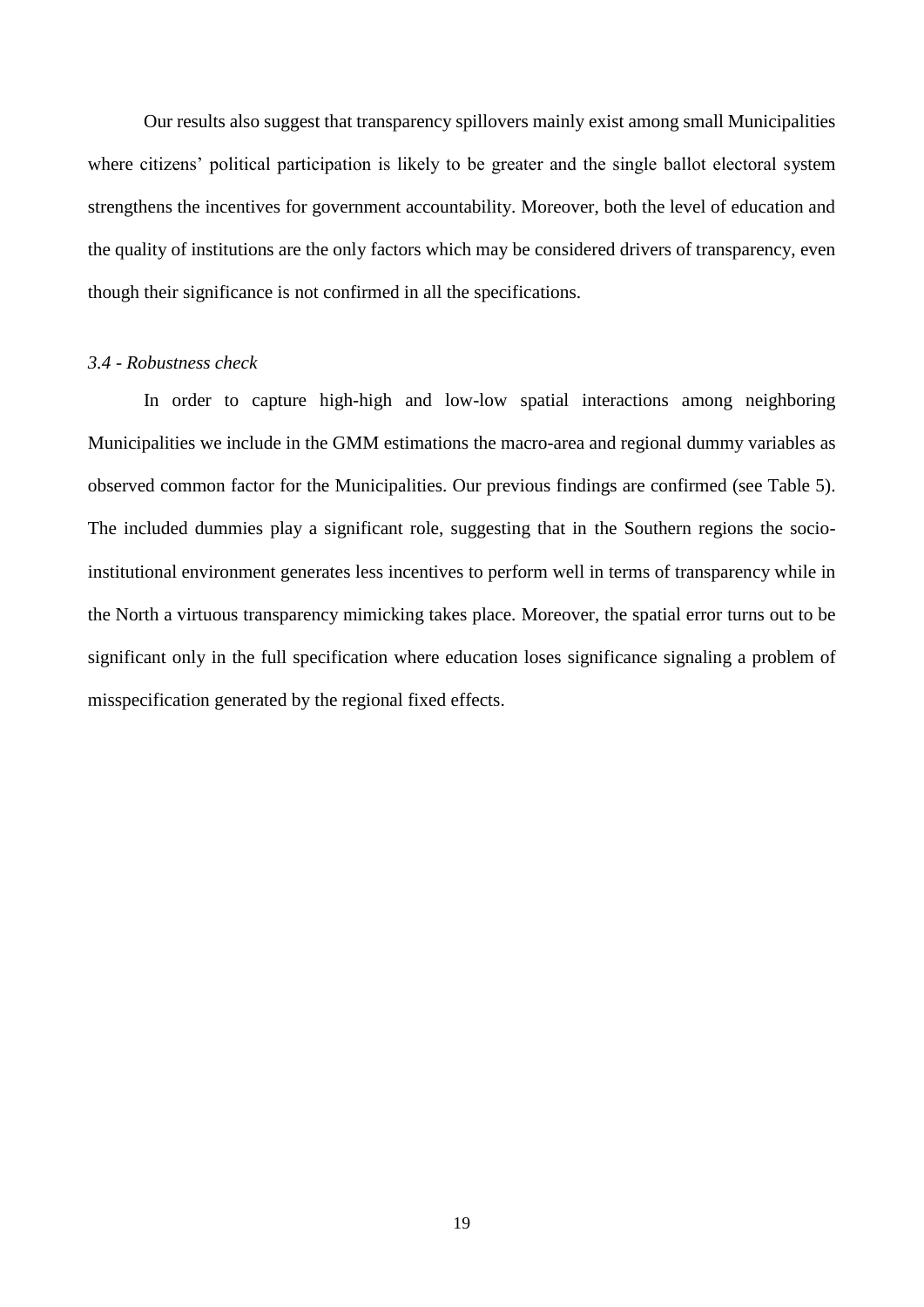|                  |                                 | Socio-economic Specification     |                                 |                                  | <b>Fiscal Specification</b>      |                                 | <b>Politico-Institutional Specification</b> |                                  |                                   |  |
|------------------|---------------------------------|----------------------------------|---------------------------------|----------------------------------|----------------------------------|---------------------------------|---------------------------------------------|----------------------------------|-----------------------------------|--|
| <b>VARIABLES</b> | (1)                             | (2)                              | (3)                             | (4)                              | (5)                              | (6)                             | (7)                                         | (8)                              | (9)                               |  |
| edu              | $1.473**$<br>(0.636)            | $1.653**$<br>(0.653)             | $1.536**$<br>(0.624)            | 1.559**<br>(0.640)               | $1.675**$<br>(0.656)             | 1.607**<br>(0.634)              | 1.240*<br>(0.670)                           | 0.907<br>(0.699)                 | 1.239*<br>(0.665)                 |  |
| gender           | $-2.023$                        | $-1.583$                         | $-2.431$                        | $-2.008$                         | $-1.468$                         | $-2.224$                        | $-0.985$                                    | $-0.631$                         | $-0.987$                          |  |
| elder            | (2.248)<br>2.632***<br>(0.823)  | (2.143)<br>2.913***<br>(0.834)   | (2.215)<br>2.894 ***<br>(0.812) | (2.264)<br>$2.626***$<br>(0.816) | (2.175)<br>2.943***<br>(0.846)   | (2.230)<br>2.815***<br>(0.817)  | (2.322)<br>0.848<br>(0.847)                 | (2.321)<br>0.449<br>(0.918)      | (2.302)<br>0.847<br>(0.848)       |  |
| ltot_popu        | $0.292***$<br>(0.0335)          | $0.299***$<br>(0.0331)           | $0.293***$<br>(0.0337)          | $0.289***$<br>(0.0336)           | $0.295***$<br>(0.0332)           | $0.289***$<br>(0.0338)          |                                             |                                  |                                   |  |
| unemp            | $-1.076$<br>(1.050)             | $-0.380$<br>(1.150)              | $-1.177$<br>(0.740)             | $-1.062$<br>(1.027)              | $-0.393$<br>(1.141)              | $-1.051$<br>(0.805)             | $-0.558$<br>(0.957)                         | $-0.0650$<br>(1.099)             | $-0.200$<br>(0.867)               |  |
| digdiv           | 0.0576<br>(0.138)               | 0.0959<br>(0.139)                | 0.0688<br>(0.134)               | 0.0471<br>(0.136)                | 0.0803<br>(0.139)                | 0.0647<br>(0.136)               | $-0.181$<br>(0.129)                         | $-0.157$<br>(0.136)              | $-0.169$<br>(0.128)               |  |
| finance          |                                 |                                  |                                 | $-0.271$<br>(0.210)              | $-0.131$<br>(0.249)              | $-0.139$<br>(0.247)             | $-0.0439$<br>(0.202)                        | 0.0306<br>(0.248)                | $-0.0885$<br>(0.248)              |  |
| effic            |                                 |                                  |                                 | 0.233                            | 0.192                            | 0.238                           | 0.249                                       | 0.237                            | 0.215                             |  |
| may_age          |                                 |                                  |                                 | (0.245)                          | (0.248)                          | (0.236)                         | (0.245)<br>0.00249                          | (0.245)<br>0.00269               | (0.236)<br>0.00224                |  |
| may_gend         |                                 |                                  |                                 |                                  |                                  |                                 | (0.00428)<br>$-0.0138$<br>(0.118)           | (0.00398)<br>$-0.124$<br>(0.122) | (0.00427)<br>$-0.0280$<br>(0.118) |  |
| may_edu          |                                 |                                  |                                 |                                  |                                  |                                 | 0.106<br>(0.0813)                           | $0.155**$<br>(0.0763)            | 0.107<br>(0.0810)                 |  |
| politi_party     |                                 |                                  |                                 |                                  |                                  |                                 | 0.0897<br>(0.0926)                          | 0.0580<br>(0.0978)               | 0.0905<br>(0.0954)                |  |
| turnout          |                                 |                                  |                                 |                                  |                                  |                                 | $-0.382$<br>(0.439)                         | $-0.585$<br>(0.433)              | $-0.367$<br>(0.439)               |  |
| ele_sys          |                                 |                                  |                                 |                                  |                                  |                                 | 1.112***<br>(0.151)                         | $1.167***$<br>(0.150)            | 1.107***<br>(0.149)               |  |
| sec_mand         |                                 |                                  |                                 |                                  |                                  |                                 | 0.00520<br>(0.0941)                         | 0.00285<br>(0.0955)              | 0.00714<br>(0.0943)               |  |
| iqi_prov         |                                 |                                  |                                 |                                  |                                  |                                 | 0.415<br>(0.305)                            | 1.152**<br>(0.536)               | 0.307<br>(0.254)                  |  |
| <b>CTI</b>       | $0.452***$<br>(0.122)           | $0.434***$<br>(0.119)            | $0.497***$<br>(0.105)           | $0.503***$<br>(0.117)            | $0.533***$<br>(0.114)            | $0.496***$<br>(0.108)           | $0.618***$<br>(0.0978)                      | $0.644***$<br>(0.102)            | $0.609***$<br>(0.0973)            |  |
| e.CTI            | 0.0911                          | $-0.238$                         | $-0.0138$                       | $-0.00417$                       | $-0.334*$                        | $-0.0142$                       | $-0.212$                                    | $\sim$ 10 $\pm$<br>$0.646***$    | $-0.218$                          |  |
| Constant         | (0.147)<br>$-1.929*$<br>(1.043) | (0.192)<br>$-2.272**$<br>(1.026) | (0.152)<br>$-1.893*$<br>(1.041) | (0.154)<br>$-1.930*$<br>(1.035)  | (0.192)<br>$-2.413**$<br>(1.040) | (0.155)<br>$-1.999*$<br>(1.046) | (0.145)<br>$-0.253$<br>(1.259)              | (0.196)<br>$-0.708$<br>(1.344)   | (0.146)<br>$-0.131$<br>(1.275)    |  |
| Area dummy       | Y                               | ${\bf N}$                        | ${\bf N}$                       | $\mathbf Y$                      | ${\bf N}$                        | ${\bf N}$                       | Y                                           | $\mathbf N$                      | ${\bf N}$                         |  |
| Regiondummy      | ${\bf N}$                       | $\mathbf Y$                      | ${\bf N}$                       | $\mathbf N$                      | $\mathbf Y$                      | $\mathbf N$                     | N                                           | Y                                | $\mathbf N$                       |  |
| RSS dummy        | ${\bf N}$                       | ${\bf N}$                        | Y                               | ${\bf N}$                        | ${\bf N}$                        | Y                               | ${\bf N}$                                   | ${\bf N}$                        | Y                                 |  |
| Observations     | 524                             | 524                              | 524                             | 524                              | 524                              | 524                             | 524                                         | 524                              | 524                               |  |

Table 5 – GMM estimations with macro-area and regional dummies

Standard errors in parentheses \*\*\* p<0.01, \*\* p<0.05, \* p<0.10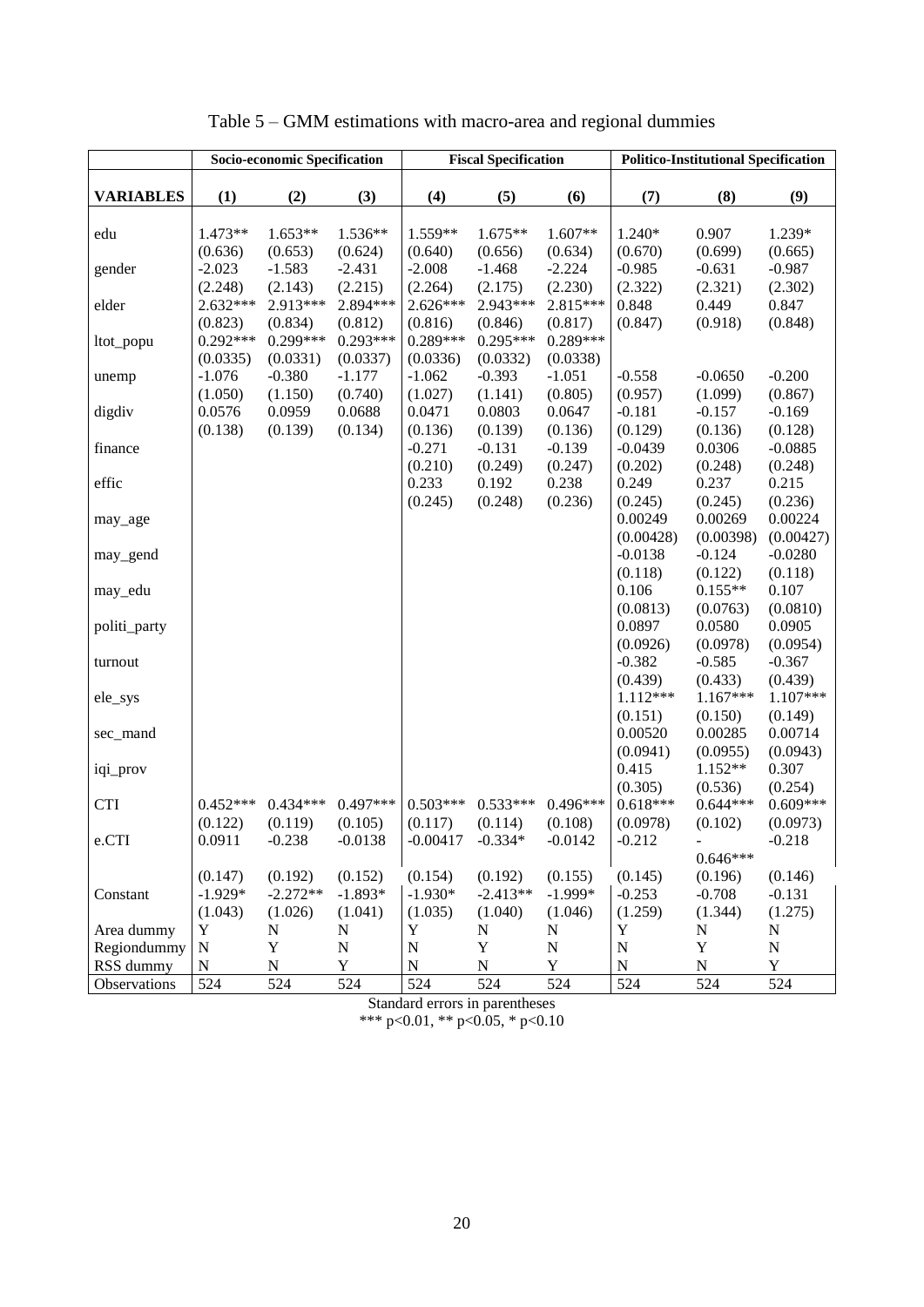#### **4 - Concluding remarks**

Is transparency spatially determined across Municipalities in Italy? So far, no empirical research has addressed the spatial dimension of transparency. We do so by using a composite indicator of transparency (CTI) built by Galli et al. (2017) for a sample of 524 Italian Municipalities. We find a statistically significant clustering across them according to a dichotomic pattern, i.e. Municipalities seem to cluster where transparency is either very low or very high. Based on these results, we use a spatial analysis approach to test for the occurrence of spatial interactions at local level controlling for several factors which affect transparency, such as socio-demographic, economic, fiscal and politico-institutional ones. We find a robust effect of the spatial dependence in all the estimated models, while observing similar transparency behaviours mainly across small Municipalities. There citizens' political participation is likely to be greater and the single-ballot electoral system strengthens the incentives for government accountability.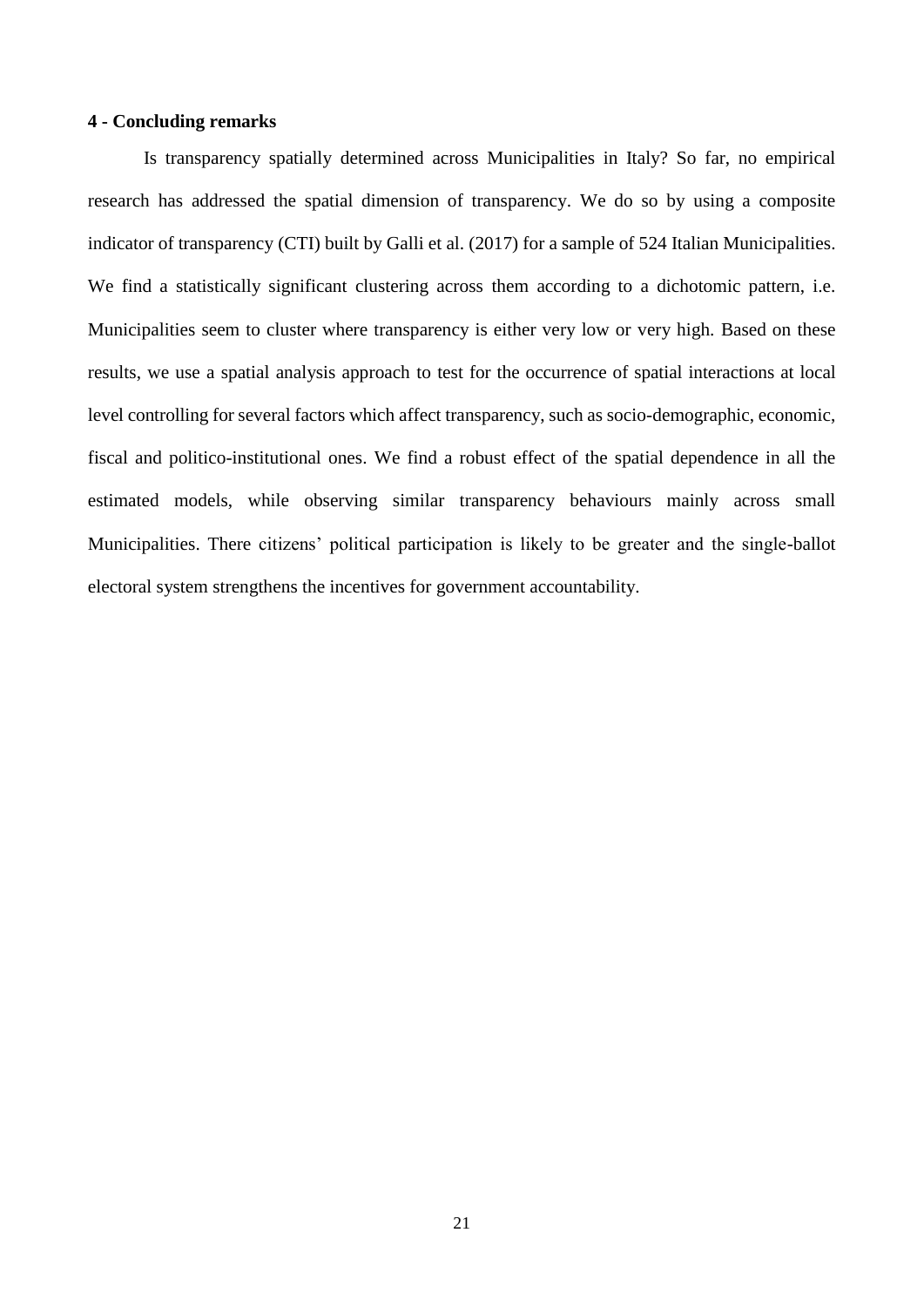#### **References**

Albalate, D. (2012). *The institutional, economic and social determinants of localgovernmenttransparency*. (WorkingPaper 2012/10). Research Institute of Applied Economics. University of Barcelona.

Alcaraz-Quile, F. J., Navarro-Galera, A. & Ortiz-Rodríguez, D. (2015). The Influence of Administrative Culture on Sustainability Transparency in European Local Governments. *Administration& Society* 3: 1–40.

Alt, J. E., D. D. Lassen, & Rose, S. (2006). *The causes of fiscal transparency: evidence from the US States*. (IMF Staff Papers 30).

ANAC – Autorità Nazionale Anticorruzione. (2013). *Rapporto sul primo anno di attuazione della legge n. 190/2012. Roma*.

ANAC – Autorità Nazionale Anticorruzione. (2014). *Relazione annuale sull'attività svolta. Anno 2013*.Roma.

ANAC – Autorità Nazionale Anticorruzione. (2015). *Relazione Annuale 2014*. Roma.

ANAC – Autorità Nazionale Anticorruzione. (2016). *Relazione Annuale 2015*. Roma.

Anselin, L. (1995) Local Indicators of Spatial Association – LISA. *Geographical Analysis* 27(2):93–115.

Anselin, L. & Kelejian, H.H. (1997). Testing for spatial error autocorrelation in the presence of endogenous regressors. *International Regional Science Review* 20 (1-2): 153-182.

Anselin, L. & Bera, A. (1998). Spatial dependence in linear regression models with an introduction to spatial econometrics. In A. Ullah & D. E. A. Giles (Eds). *Handbook of Applied Economic Statistics*, New York, Marcel Dekker, pp. 237–289.

Anselin, L. (2005). Local Indicators of Spatial Association –LISA. *Geographical Analysis* 27(2): 93-115.

Anselin, L. (2011). *GMM estimation of spatial error autocorrelation with and without heteroskedasticity– Note*. GeoDa Center, Arizona State University.

Anselin, L. & Rey, S. R. (2014). *Modern Spatial Econometrics in Practice: A Guide to Geoda*, Geodaspace & PysalGeoda Press LLC.

Bastida, F., Benito, B. & Guillamón, M.D. (2011). The determinants of local governments' financial transparency" *Local Government Studies* 37(4): 391-406.

Bellver, A. & Kaufmann, D. (2005). "Transparenting Transparency: Initial Empirics and Policy Applications." *World Bank Policy Research Working Paper.* The World Bank.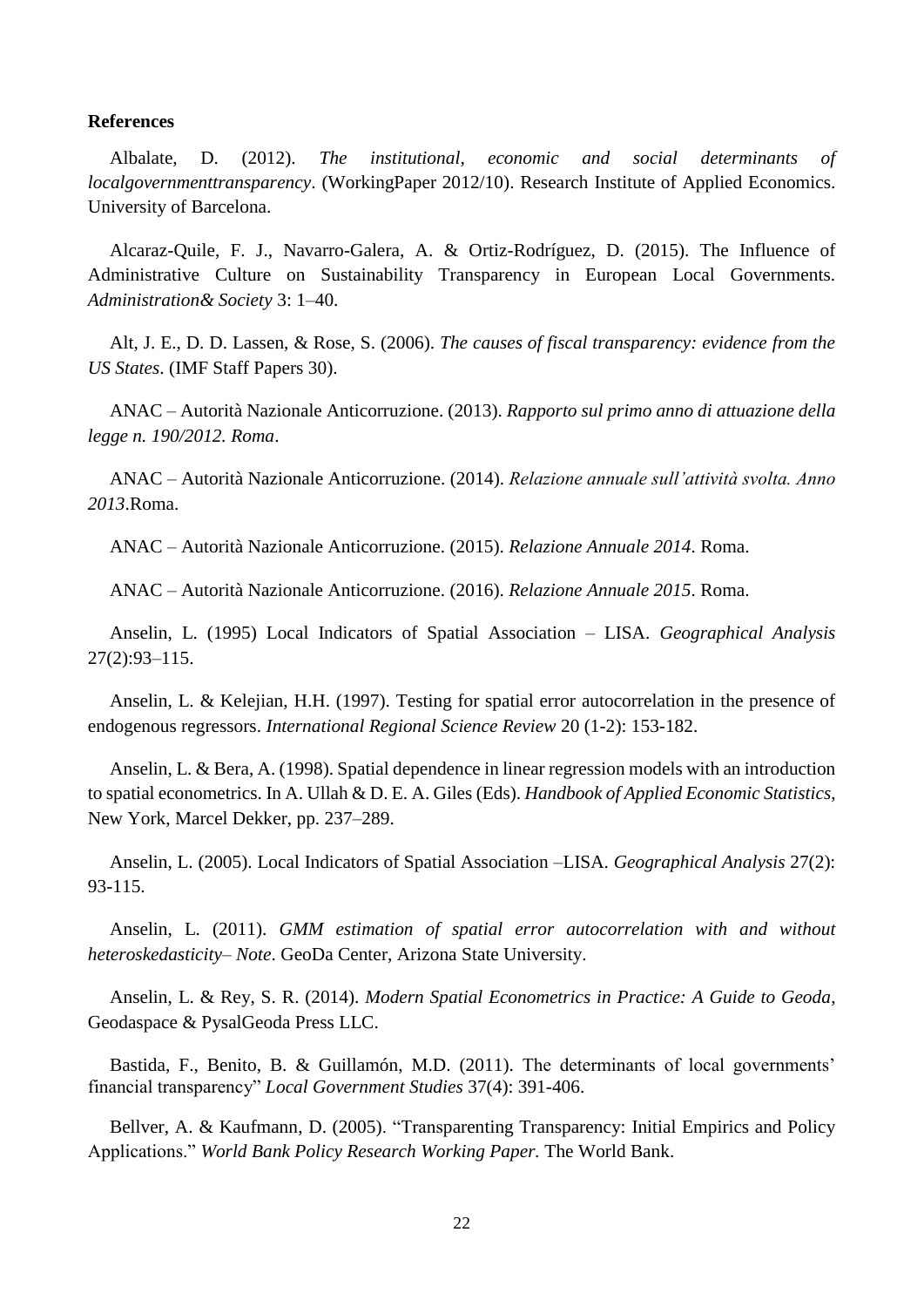Bertelli, A. & Pietrowsky S. (2010). *Measuring municipal transparency*. Unpublished paper prepared and presented at 14th IRSPM conference Bern. Switzerland on 1rst April.

Bordignon, M., Nannicini, T. & Tabellini, G. (2016)[. Moderating political extremism: single round](javascript:void(0))  [versus runoff elections under plurality](javascript:void(0)) rule. *The American Economic Review* 106 (8): 2349-2370.

Caamaño-Alegre, J., Lago-Peñas, S., Reyes-Santias, F. & Santiago-Boubeta, A. (2011). *Budget Transparency in Local Governments: An Empirical Analysis*. (International Studies Program Working Paper 11-02). Andrew Young School of Policy Studies.Georgia State University.

CiVIT-Commissione per la valutazione, l'integrità e la trasparenza delle pubbliche amministrazioni. 2012. *Relazione sulla performance delle amministrazioni centrali anno 2011*. Roma

Cliff, A.D. & Ord, J.K. (1973). *Spatial autocorrelation*. Pion, London.

Corrado, L. & Fingleton, B. (2012). Where is the economics in spatial econometrics? *Journal of Regional Science* 52: 210–239.

Cucciniello, M., Porumbescu, G. A. & Grimmelikhuijsen, S. (2016). 25 Years of Transparency Research: Evidence and Future Directions. *Public Administration Review* 77(1): 32–44.

Elhorst, J.P., Zandberg E. & De Haan, J. (2013). The impact of interaction effects among neighbouring countries on financial liberalization and reform: a dynamic spatial panel data approach. *Spatial Economic Analysis* 8: 293–313.

Elhorst, J. P. (2014). Spatial panel data models. In J.P. Elhorst (Ed.). *Spatial Econometrics from Cross-Sectional Data to Spatial Panels*. Springer, Berlin, pp. 37–93.

Esteller, A. & Polo-Otero, J. (2010). *Análisis de los determinantes de la transparencia fiscal: Evidencia empírica para los municipios catalanes*. (Documentos de Trabajo FUNCAS. 560/2010).

Ezcurra, R. & Rios, V. (2015). Volatility and Regional Growth in Europe: Does Space Matter?, *Spatial Economic Analysis*, 10 (3): 344-368.

Fadda, I., Paglietti, P., Reginato E. & Pavan, A. (2018). Analysing Corruption: Effects on the Transparency of Public Administrations. In E. Borgonovi Anessi-Pessina, E., & Bianchi, C. (Eds*.), Outcome-Based Performance Management in the Public Sector*, Springer International Publishing

Ferraz Esteves de Araujo, J. F., & Tejedo-Romero, F. (2016). *Political and Economics Determinant of Information Transparency in Spanish Local Governments*. mimeo.

Ferreira da Cruz, N., Tavares, A. F., Marques, R.C., Jorge, S. & de Sousa, L. (2016). Measuring Local Government Transparency. *Public Management Review* 18(6): 866-893.

Galasso, V., & Nannicini, T. (2011). Competing on Good Politicians. *American Political Science Review* 105 (1): 79–99.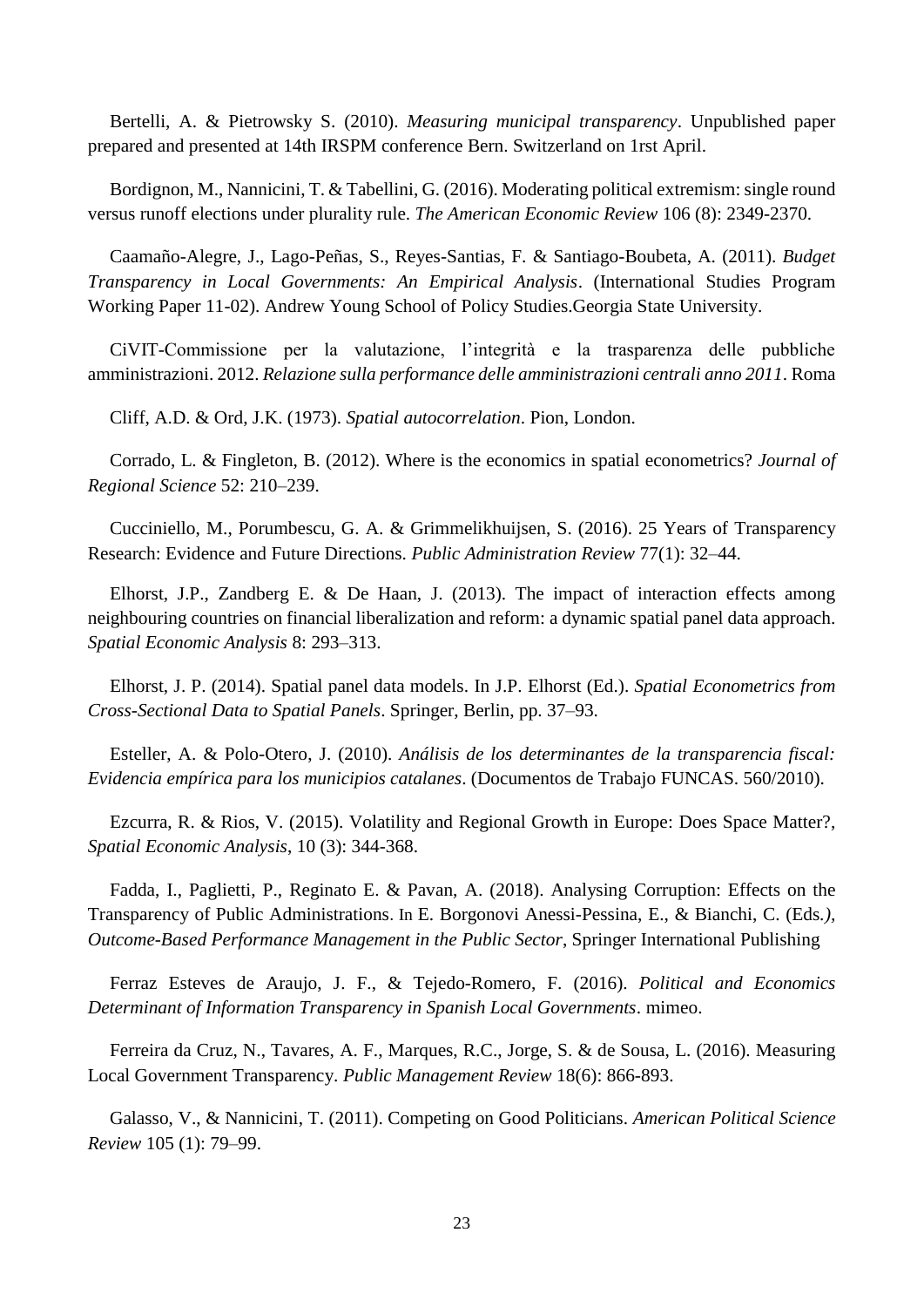Galli, E., Rizzo I. & Scaglioni, C. (2017). *Transparency, quality of institutions and performance in the Italian Municipalities*.ISEG/UTL – Technical University of Lisbon, Economics Department, WP10/2017/DE/UECE.

Galli, E., I. Rizzo & C. Scaglioni, (2018). Transparency and socio-political environment in Italy", in A. Bianco, M. Gnaldi, P.Conigliaro (Eds), Italian Studies on Quality of Life, Springer, forthcoming.

Griffith, D.A., (1987). *Spatial Autocorrelation: A primer*. Association of American Geographers, Resource Publications in Geography.

Harris, R., Moffat, J. & Kravtsova, V. (2011). In search of 'W'. *Spatial Economic Analysis* 6: 249– 270.

Heald, D., (2006). Varieties of Transparency. In C. Hood & D. Heald (Eds). *Transparency: The Key to Better Governance?* Oxford UK. Oxford University Press, pp. 25-43.

Holzner, B. & Holzner, L. (2006). *Transparency in Global Change: the vanguard of the Open Society.* Pittsburgh PA, University of Pittsburgh Press.

Islam, R., (2004). *Do more transparent governments govern better?* (Policy Research Working Paper 3077). World Bank

Istat. (2013). *Atlante statistico dei comuni*. Last access February 2017.

Kelejian H.H. & Prucha, I.R. (2010). "Specification and estimation of spatial autoregressive models with autoregressive and heteroskedastic disturbances." *Journal of Econometrics* 157(1): 53- 67.

Keller, W. & Shiue, C. H. (2007). The origin of spatial interaction. *Journal of Econometrics* 140: 304–332.

Kumlin, S., Rothstein, B. (2005). Making and breaking social capital: The impact of the welfare state institutions. *Comparative Political Studies* 38(4), 339-365.

Jorge, S. M., Moura P., Sa, E., Pattaro, A. F. & Lourenço, P. R. (2011). *Local government financial transparency in Portugal and Italy: A comparative exploratory study on its determinants.* Paper presented at the 13th Biennial CIGAR conference held in Ghent (Belgium) on 9-10 June.

Le Gallo, J. & Erthur, C., (2003). Exploratory spatial data analysis of the distribution of regional per capita GDP in Europe, 1980–1995. *Papers in Regional Science*82: 175–201.

LeSage, J.P., (1998). *Spatial Econometrics* (Working paper, Department of Economics, University of Toledo, OH). Available at [www.spatial-econometrics.com/html/wbook.pdf\(](http://www.spatial-econometrics.com/html/wbook.pdf)accessed November 10, 2017).

LeSage, J.P. & Fischer, M.M. (2008). Spatial Growth Regressions: Model Specification, Estimation and Interpretation. *Spatial Economic Analysis*, 3(3): 275-304.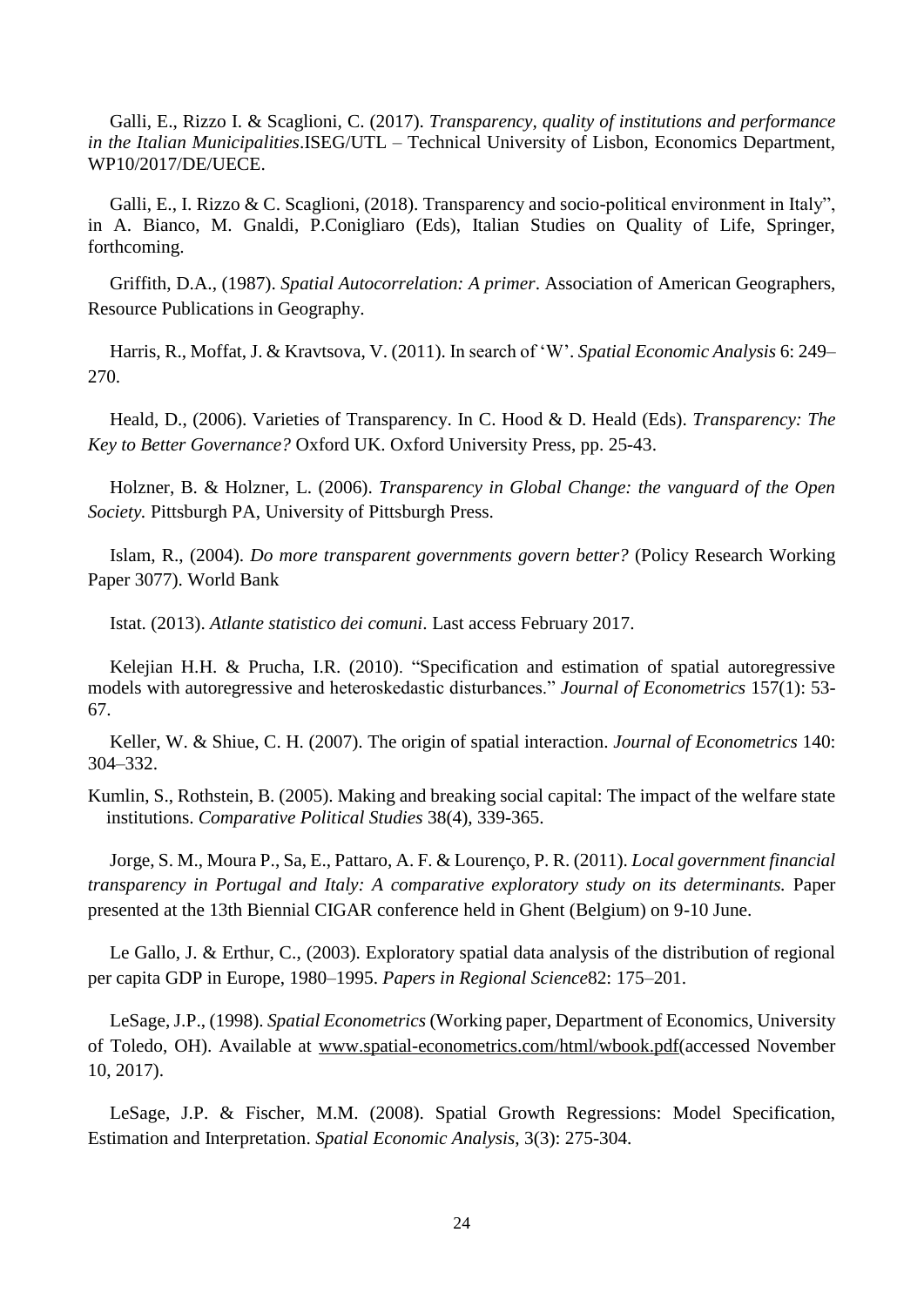Martinez-Vazquez, J., Lago-Peñas, S. & Sacchi, A. (2016). The impact of fiscal decentralization: a survey. *Journal of Economic Surveys*31:1095–1129.

Meijer A., (2009). Understanding Modern Transparency. *International Review of Administrative Sciences*75(2):255-269.

Meijer A., (2013). Understanding the Complex Dynamics of Transparency. *Public Administration Review*73(3): 429-439.

Moran P. A. P. (1950). Notes on Continuous Stochastic Phenomena. *Biometrika* 37: 17-23.

Navarro Galera, A., de los Rios Berjillos, A. Ruiz Lozano, M. & Tirado Valencia P. , (2015). Identifying motivation of the local governments to improve the sustainability transparency. *Review of Administrative Sciences* 45: 149-167.

Nifo, A. & Vecchione G. (2013) Do Institutions Play a Role in Skilled Migration? The Case of Italy, *Regional Studies*, 48:10, 1628-1649, DOI: 10.1080/00343404.2013.835799

Oates, W.E., (2008). On the Evolution of Fiscal Federalism: Theory and Institutions. *National Tax Journal*LXI: 313-334.

OECD, (2012). *Reinforcing public sector integrity for sustainable economic growth of Italy*, Paris.

OECD, (2015). *Government at a glance,* Paris.

Ord, J.K. & Getis, A. (1995). Local spatial autocorrelation statistics: Distributional issues and an application. *Geographical Analysis* 27:286-306.

Park, H. & Blenkinsopp, J. (2011). The roles of transparency and trust in the relationship between corruption and citizen satisfaction. *International Review of Administrative Sciences* 77(2): 254-274.

Peisakhin, L., & Pinto, P. (2010). Is transparency an effective anti-corruption strategy? Evidence from a field experiment in India. *Regulation and Governance* 4: 261-280.

Piotrowski, S.J., (2008). *Governmental Transparency in the Path of Administrative Reform*. Albany. NY State. University of New York Press.

Piotrowski, S.J. & Van Ryzin, G.G. (2007). Citizen Attitudes Toward Transparency in Local Government. *The American Review of Public Administration* 37(3): 306-323.

Qian, Y. & Weingast, B.R., (1997). Federalism as a Commitment to PreservingMarket Incentives. *Journal of Economic Perspectives*11(4): 83-92.

Salmon, P., (1987). Decentralisation as an incentive scheme. *Oxford Review of Economic Policy* 3: 24–43.

Schmidtner E., Lippert C., Engler B., Häring A. M., Aurbacher J., & Dabbert S., (2012). Spatial distribution of organic farming in Germany: Does neighbourhood matter? *European Review of Agricultural Economics* 39: 661-683.

Tommasi, M. & Weinschelbaum, F., (2007). Centralization vs. Decentralization: A Principalagent Analysis. *Journal of Public Economic Theory* 9 (2): 369-389.

Vega, S. H. & Elhorst, J.P. (2013). Modelling regional labour market dynamics in space and time. *Papers in Regional Science* 93: 819–841.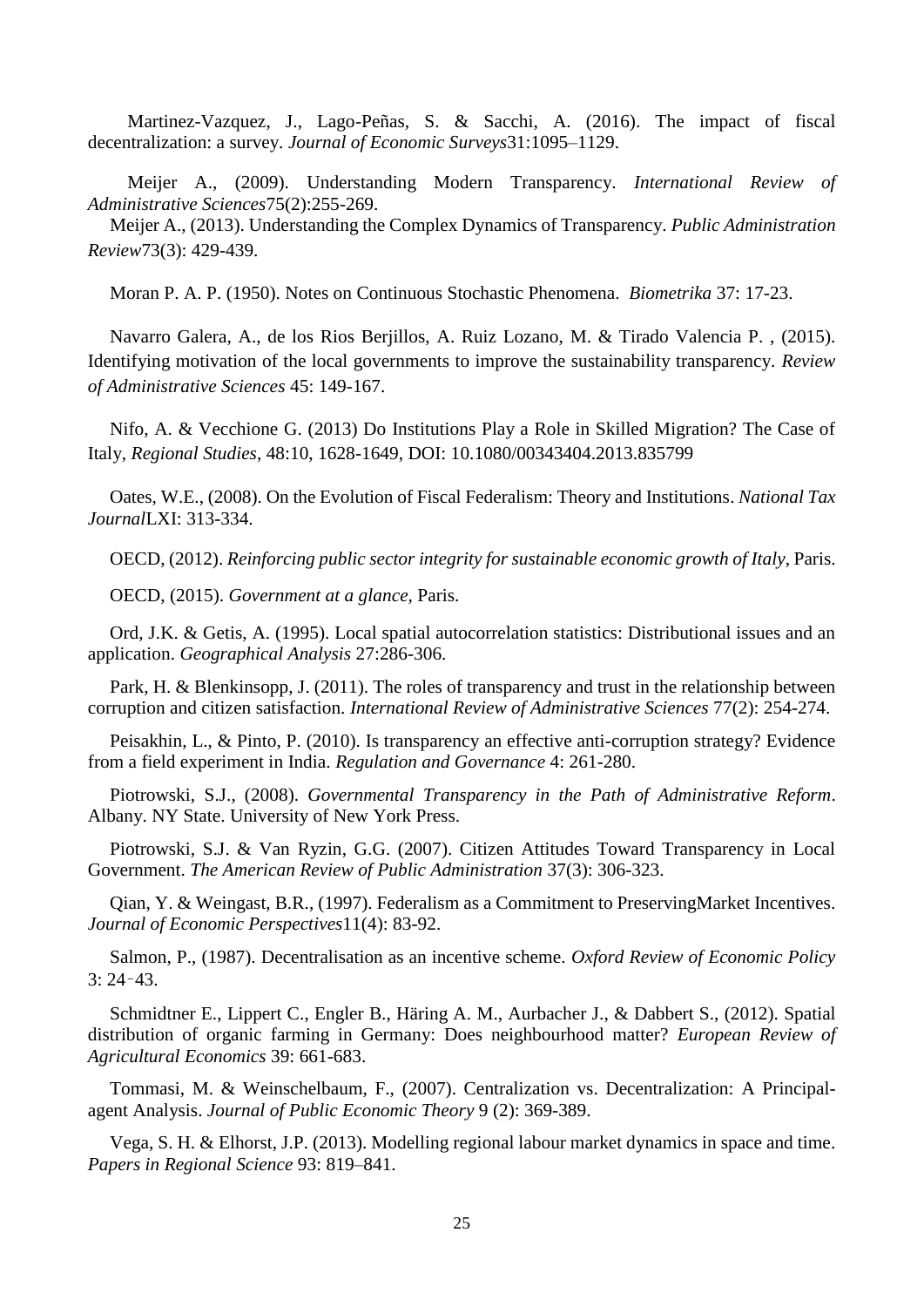### **Appendix**

Table A1–Variable descriptions and sources

| <b>Variables</b>                           | <b>Description</b>                                                                                                                                                                         | <b>Source</b>                |    |      |
|--------------------------------------------|--------------------------------------------------------------------------------------------------------------------------------------------------------------------------------------------|------------------------------|----|------|
| DependentVariable                          |                                                                                                                                                                                            |                              |    |      |
| Transparency Index (CTI)                   |                                                                                                                                                                                            | Galli et al. (2017)          |    |      |
| Socio-demographicvariables                 |                                                                                                                                                                                            |                              |    |      |
| Education                                  | Percentage of population with a diploma in secondary school                                                                                                                                | Istat                        |    |      |
| Gender                                     | Percentage of women over the total local population                                                                                                                                        | Istat                        |    |      |
| Elderly                                    | Percentage of citizens aged 65 years or older over the total local Istat<br>population.                                                                                                    |                              |    |      |
| Population                                 | Size of the city in terms of inhabitants (in thousands)                                                                                                                                    | Istat                        |    |      |
| <b>Economicvariables</b>                   |                                                                                                                                                                                            |                              |    |      |
| Unemployment                               | Share of unemployed inhabitants in the Municipality                                                                                                                                        | Istat                        |    |      |
| Digital Divide                             | Share of people who do not have access to information and Ministry of Economic<br>communication technology                                                                                 | Development                  |    |      |
| <b>Fiscal variables</b>                    |                                                                                                                                                                                            |                              |    |      |
| Fiscal autonomy                            | Percentage of own taxes over the total revenues                                                                                                                                            | Istat                        |    |      |
| <b>Fiscal Efficiency</b>                   | Capability of disposal of residual liabilities                                                                                                                                             | Istat                        |    |      |
| <b>Political and Insitutionalvariables</b> |                                                                                                                                                                                            |                              |    |      |
| Age_Mayor:                                 | Age of Mayor for each Municipality when elected                                                                                                                                            | Ministry<br>Affairs          | of | Home |
| Gender_Mayor                               | Dummy variable taking a value of 1 if the ruling municipal Ministry<br>government leader is a woman and 0 otherwise                                                                        | Affairs                      | of | Home |
| Education_Mayor                            | Dummy variable taking a value of 1 if the ruling municipal Ministry<br>government leader has a Bachelor Degree and 0 otherwise                                                             | Affairs                      | οf | Home |
| Political_Party                            | Dummy variable taking a value of 1 if the ruling local Ministry<br>government leader belongs to a left-wing party, and 0 otherwise. Affairs<br>This variable test for the role of ideology |                              | οf | Home |
| Turnout                                    | Percentage of participation in the last local elections in the Ministry<br>Municipality                                                                                                    | Affairs                      | οf | Home |
| Electoral_system                           | Dummy variable taking a value of 1 for the electoral system of Ministry<br>municipalities below 15,000 inhabitants and 0 otherwise                                                         | Affairs                      | of | Home |
| Second mandate                             | Dummy variable taking a value of 1 if the Municipal government Ministry<br>is allowed to run second term and 0 otherwise                                                                   | Affairs                      | of | Home |
| IQI                                        | 0 < I < 1                                                                                                                                                                                  | Nifo and Vecchione<br>(2014) |    |      |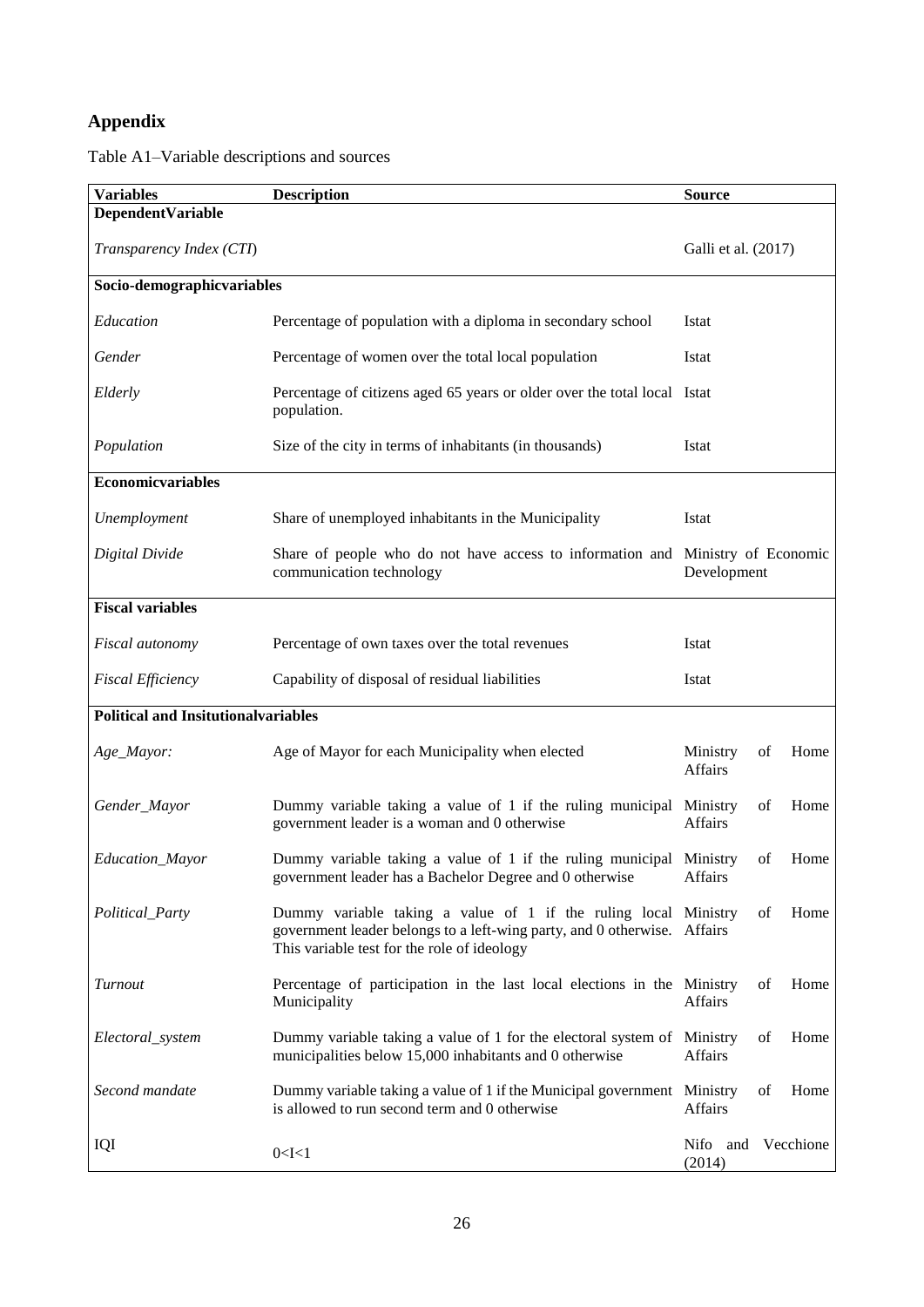|                       | <b>Value</b>          | p-value | <b>Akaike information criterion</b> | Log-likelihoodfunctionvalue |  |  |  |  |  |  |  |
|-----------------------|-----------------------|---------|-------------------------------------|-----------------------------|--|--|--|--|--|--|--|
|                       | 1-nearest neighbour   |         |                                     |                             |  |  |  |  |  |  |  |
| Moran's I             | 3.716                 | 0.0002  | 1457.024                            | $-712.512$                  |  |  |  |  |  |  |  |
|                       |                       |         | 5-nearest neighbours                |                             |  |  |  |  |  |  |  |
| Moran's I             | 6.612                 | 0.0000  | 1439.145                            | $-703.572$                  |  |  |  |  |  |  |  |
| 10-nearest neighbours |                       |         |                                     |                             |  |  |  |  |  |  |  |
| Moran's I             | 9.208                 | 0.0000  | 1431.15                             | $-696.57$                   |  |  |  |  |  |  |  |
|                       | 15-nearest neighbours |         |                                     |                             |  |  |  |  |  |  |  |
| Moran's I             | 9.130                 | 0.0000  | 1431.80                             | $-699.402$                  |  |  |  |  |  |  |  |
|                       |                       |         | 1/d                                 |                             |  |  |  |  |  |  |  |
| Moran's I             | 8.091                 | 0.0000  | 1435.92                             | $-701.96$                   |  |  |  |  |  |  |  |
|                       |                       |         | $1/d^2$                             |                             |  |  |  |  |  |  |  |
| Moran's I             | 5.851                 | 0.0000  | 1443.87                             | $-705.935$                  |  |  |  |  |  |  |  |
|                       |                       |         | $1/d^3$                             |                             |  |  |  |  |  |  |  |
| Moran's I             | 4.825                 | 0.0000  | 1450.61                             | $-709.307$                  |  |  |  |  |  |  |  |
|                       |                       |         | 1/d <sup>4</sup>                    |                             |  |  |  |  |  |  |  |
| Moran's I             | 4.326                 | 0.0000  | 1471.18                             | $-719.589$                  |  |  |  |  |  |  |  |

Table A2–Spatial weight matrix selection

\*\*\* p<0.01, \*\* p<0.05, \* p<0.1

Note: In order to select the weighted matrix, we compare the method of maximizing the value of thelog-likelihood function and the Akaike information criterion (AIC) for the model presented in equation (7). Weponder several matrices based on the k-nearest neighbours ( $k = 1, 5, 10, 15$ ) computed from the distance between the centroids of the various Municipalities (Le Gallo & Ertur 2003). Additionally, we construct various inverse distance matrices, whose off-diagonal elements are defined by  $W_{ij} = 1/d_{ij}^{\alpha} (\alpha = 1, 2, 3, 4)$  (Anselin & Rey 2014; Keller & Shiue 2007; Elhorst, 2014; Elhorst et al. 2013, Ezcurra & Rios, 2015; Harris 2011). The weighting matrix showing the best results assumesk = 10, i.e. that each Municipality relates to its 10nearest Municipalities and therefore it is the one that we useinour analysis.